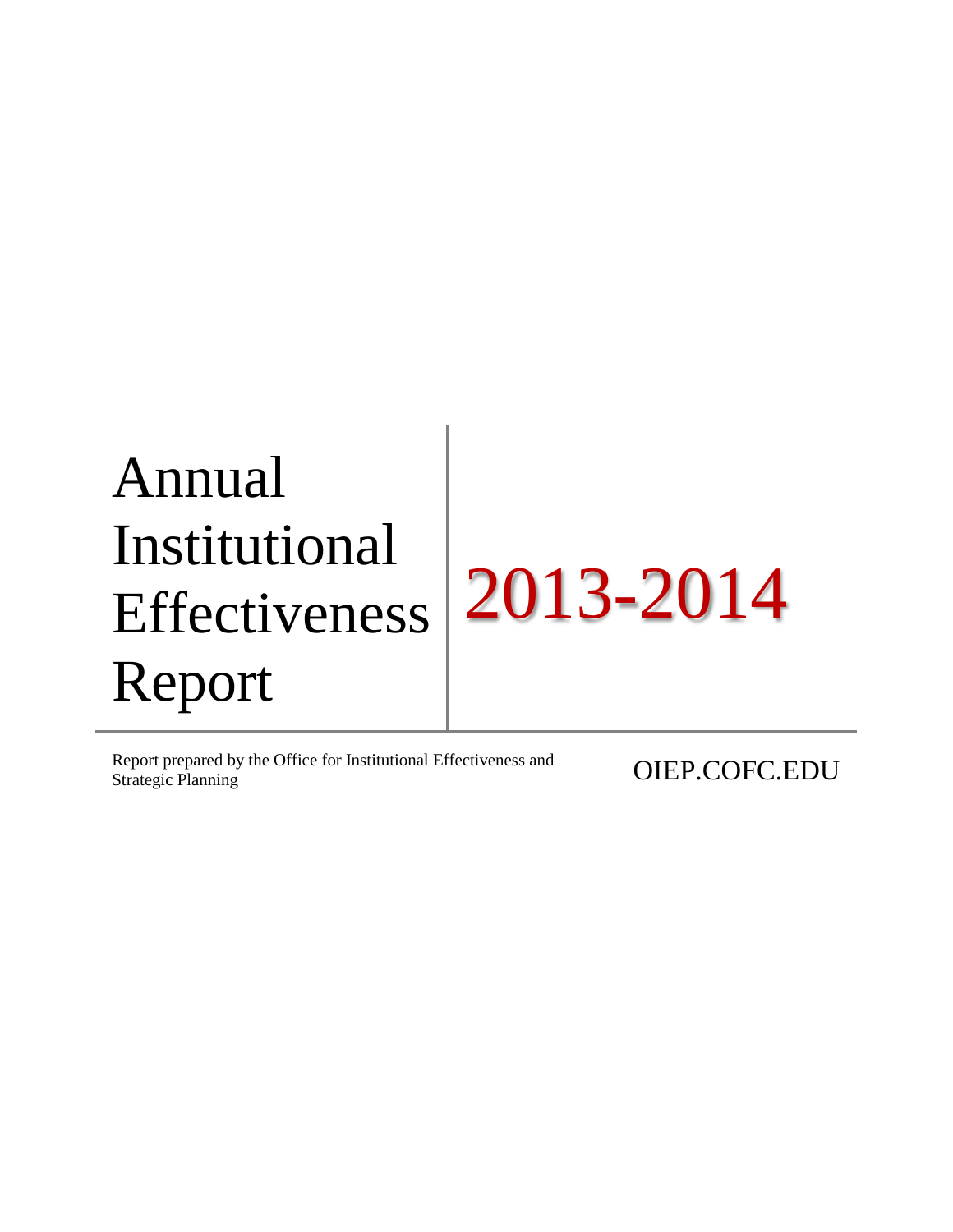### **The Assessment Cycle at the College of Charleston**

Beginning in the 2011-2012 academic year, an annual assessment cycle was developed for the systematic submission and review of program assessment plans that include outcome statements and performance expectations. Plans are reviewed by the Deans' offices/AVPs in the fall. In the spring semester, reports that include assessments, use of results, and impact on budget are submitted to the Deans' office/AVPs for initial review. Reports are then submitted to the EVP for review and response. This year, a new item was added to the assessment reports, the Program Improvement Summary and Impact Report, a brief summary statement of assessment results and use of results that will be shared publicly. The President's Office is given the final review. For the Graduate School, the assessment process also includes program review.

| <b>Assessment Activity</b>                 | <b>Deadline</b> |  |  |  |
|--------------------------------------------|-----------------|--|--|--|
| <b>Academic Assessment Plans due</b>       | September 30    |  |  |  |
| <b>Administrative Assessment Plans due</b> | October 31      |  |  |  |
| <b>Academic Assessment Reports due</b>     | May $15$        |  |  |  |
| Dean/Administrative Unit Reports due       | June $15$       |  |  |  |
| <b>Provost/EVP review</b>                  | July            |  |  |  |
| <b>President review</b>                    | August          |  |  |  |

#### **Roles and Responsibilities**

For academic units, program assessment begins with faculty members in the discipline or field articulating measurable student learning outcomes and program goals that are aligned with College Strategic Initiatives. Each unit then develops and implements assessment initiatives designed to measure those learning outcomes and goals, and finally, analyzes and uses assessment results to improve learning and programs. In the same way, staff and administrators in academic support and administrative units are responsible for developing program goals and learning outcomes aligned with College Strategic Initiatives, designing and implementing assessment strategies to measure attainment of those goals and outcomes, and documenting how assessment results are used to improve programs and learning.

#### **Assessment Leadership**



The College has two key committees that collaborate with OIEP in promoting best assessment practices and ensuring the College's compliance with SACSCOC Core Requirement 2.5 and Comprehensive Standard 3.3.1. For academic units, the Deans' Assessment Committee (DAC) members are responsible for coordinating the submission of assessment plans/reports to the academic dean. The Administrative Assessment Committee (AAC) members serve as assessment liaisons among the administrative programs within their division. Committee rosters and minutes are archived on the [OIEP website.](http://oiep.cofc.edu/assessment/oiep-committees.php)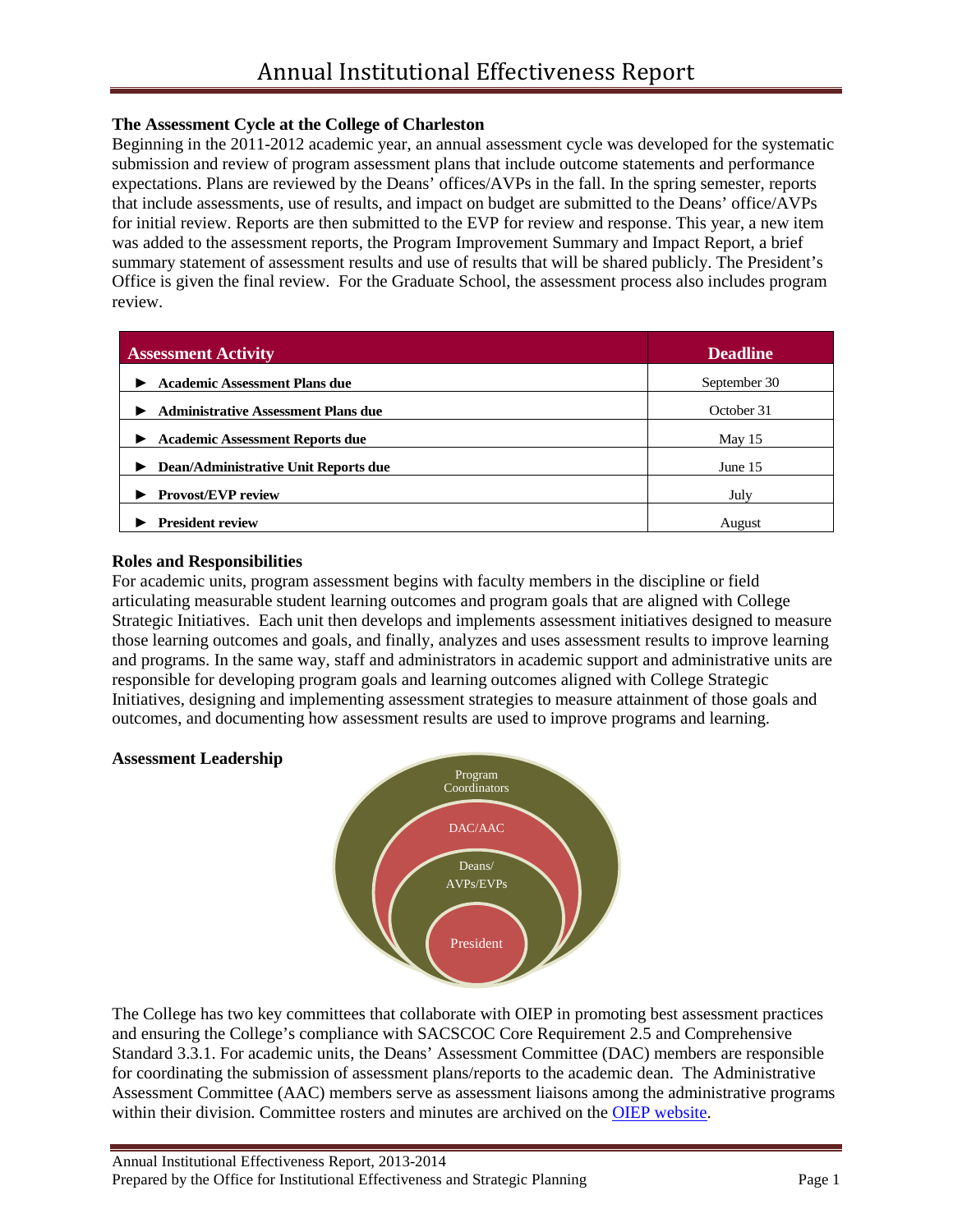Other responsibilities of the Assessment Liaisons include:

- helping to create and maintain a culture of assessment in each school/major/program at the College of Charleston;
- motivating faculty and staff participation in all steps of the assessment process;
- involving students in the assessment process to ensure their awareness of major/program goals and their important role in the process;
- working with the program directors to coordinate assessment efforts; and
- generating ways to involve external stakeholders in meaningful assessment activities.

#### **Assessment Timeline and Key Milestones**



#### **Summary of Participation Rates in the 2013-2014 Assessment Cycle**

As a part of the assessment process, each of the academic schools/divisions reviews programmatic plans and reports continuously within the cycle. The reports for the academic schools may include a synthesis of the academic goals, but they may also include administrative goals during the same cycle. Each school/division demonstrates connections between assessment activities and strategic goals/initiatives from the College's Strategic Plan.

| <b>Participation Rates in the Assessment Process for Academic Areas</b> |                 |                       |          |                       |                |                       |  |  |  |  |
|-------------------------------------------------------------------------|-----------------|-----------------------|----------|-----------------------|----------------|-----------------------|--|--|--|--|
|                                                                         |                 | 2011-2012             |          | 2012-2013             |                | 2013-2014             |  |  |  |  |
| <b>Academic Schools/Areas</b>                                           | <b>Programs</b> | Participation<br>Rate | Programs | Participation<br>Rate | Programs       | Participation<br>Rate |  |  |  |  |
| Arts <sup>®</sup>                                                       | 8               | 100%                  | 9        | 100%                  | $10^{***}$     | 90%                   |  |  |  |  |
| <b>Business</b>                                                         | 8               | 100%                  | 8        | 100%                  | $13***$        | 92%                   |  |  |  |  |
| Education, Health and Human<br>Performance                              | 18              | 100%                  | 17       | 94%                   | 23             | 100%                  |  |  |  |  |
| Humanities and Social<br>Sciences <sup>®</sup>                          | 16              | 100%                  | 18       | 94%                   | $21***$        | 86%                   |  |  |  |  |
| Languages, Cultures and World<br><b>Affairs</b>                         | 8               | 100%                  | 7        | 86%                   | $24***$        | 88%                   |  |  |  |  |
| Sciences and Mathematics**                                              | 22              | 100%                  | 24       | 100%                  | 31             | 100%                  |  |  |  |  |
| Interdisciplinary Programs                                              | 4               | 100%                  | 4        | 100%                  | 8              | 100%                  |  |  |  |  |
| Graduate School                                                         |                 | 100%                  |          | 100%                  |                | 100%                  |  |  |  |  |
| North Campus/BPS**                                                      | --              |                       |          | 100%                  | $2^{***}$      | 0%                    |  |  |  |  |
| <b>Honors College</b>                                                   |                 | 100%                  |          | 100%                  |                | 100%                  |  |  |  |  |
| First-Year Experience                                                   | --              |                       |          |                       |                | 100%                  |  |  |  |  |
| <b>General Education</b>                                                | --              |                       |          |                       | $\overline{7}$ | 100%                  |  |  |  |  |
| Total                                                                   | 86              | 100%                  | 90       | 97%                   | 142            | 93%                   |  |  |  |  |
| Source: ComplianceAssist                                                |                 |                       |          |                       |                |                       |  |  |  |  |

 $*$  As of 8/1/14

\*\* See Appendix B for a complete listing of academic programs included.

\*\*\*African American Studies Minor; Asian Studies Minor; BPS; Communications BA; Creative Writing Minor; German Studies Minor;

Leadership, Change, and Social Responsibility Minor; North Campus; Public Health BA; Studio Art BA did not report assessment data.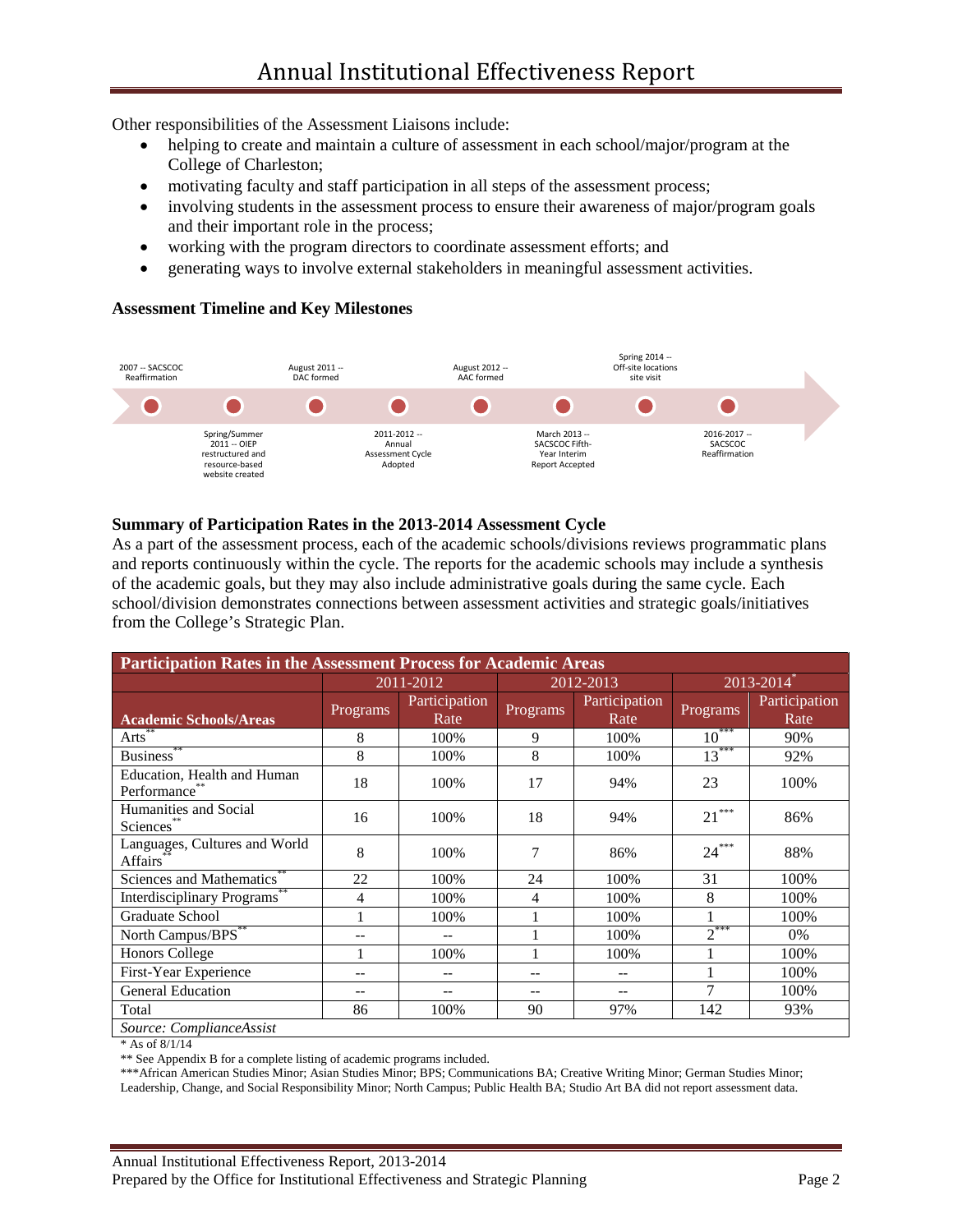| <b>Participation Rates in the Assessment Process for Administrative Areas</b> |          |                       |          |                       |                            |                       |  |  |  |  |
|-------------------------------------------------------------------------------|----------|-----------------------|----------|-----------------------|----------------------------|-----------------------|--|--|--|--|
|                                                                               |          | 2011-2012             |          | 2012-2013             | $2013 - 2014$ <sup>*</sup> |                       |  |  |  |  |
| <b>Administrative Units**</b>                                                 | Programs | Participation<br>Rate | Programs | Participation<br>Rate | Programs                   | Participation<br>Rate |  |  |  |  |
| Academic Affairs -<br><b>Administrative Units</b>                             | 25       | 100\%                 | 25       | 100\%                 | $27***$                    | 89%                   |  |  |  |  |
| <b>Business Affairs</b>                                                       |          | 100%                  |          | 100\%                 |                            | 100%                  |  |  |  |  |
| <b>Institutional Advancement</b>                                              |          | 100\%                 |          | 100%                  |                            | 100%                  |  |  |  |  |
| Marketing and Communications                                                  |          | 100\%                 |          | 100\%                 |                            | 100%                  |  |  |  |  |
| Office of the President                                                       |          |                       |          |                       |                            | 100%                  |  |  |  |  |
| <b>Student Affairs</b>                                                        | 16       | 100%                  | 19       | 90%                   | $23***$                    | 96%                   |  |  |  |  |
| <b>Total</b>                                                                  | 44       | 100%                  | 47       | 97%                   | 54                         | 93%                   |  |  |  |  |
| Source: ComplianceAssist                                                      |          |                       |          |                       |                            |                       |  |  |  |  |

 $*$  As of  $8/11/14$ 

\*\* Participation rates reflect programs selected by division heads for assessment.

\*\*\* ORGA, Library, Retention and Fire and EMS are missing.

#### **Review Process for Assessment Reports**

In an effort to provide constructive feedback to program coordinators, a rubric for assessment plans/reports is used. In the 2011-2012 assessment cycle, the rubric was applied by OIEP staff. To build capacity for assessment among faculty and staff, this task was transferred to the members of the Deans' Assessment Committee for application within each academic school for the 2012-2013 assessment cycle. In the spring of 2013, workshops were held within schools for assessing alignment and consistency of program assessment reports. These workshops were attended by representatives from each academic school, the graduate school, and the honors college. See Appendix C for results by program.

| Summary of Review for Continuous Improvement in the 2013-2014 Assessment Cycle |                                   |     |       |                                                          |     |     |                           |     |     |                |     |     |
|--------------------------------------------------------------------------------|-----------------------------------|-----|-------|----------------------------------------------------------|-----|-----|---------------------------|-----|-----|----------------|-----|-----|
| Academic Schools                                                               | Goals/Learning<br><b>Outcomes</b> |     |       | Assessment<br>Methods/Performance<br><b>Expectations</b> |     |     | <b>Assessment Results</b> |     |     | Use of Results |     |     |
| Arts $(N=10)$                                                                  | 30%                               | 60% | 10%   | 60%                                                      | 20% | 20% | 40%                       | 40% | 20% | 50%            | 30% | 20% |
| Business $(N=13)$                                                              | 100%                              | 0%  | $0\%$ | 69%                                                      | 31% | 0%  | 77%                       | 15% | 8%  | 84%            | 8%  | 8%  |
| Education, Health and<br>Human Performance (N=23) <sup>*</sup>                 |                                   |     |       |                                                          |     |     |                           | --  |     |                | --  |     |
| Humanities and Social<br>Sciences $(N=21)$                                     | 100%                              | 0%  | $0\%$ | 87%                                                      | 13% | 0%  | 80%                       | 20% | 0%  | 93%            | 7%  | 0%  |
| Languages, Cultures and<br>World Affairs $(N=24)$                              | 75%                               | 0%  | 25%   | 65%                                                      | 10% | 25% | 75%                       | 0%  | 25% | 75%            | 0%  | 25% |
| Sciences and Mathematics<br>$(N=31)$                                           | 89%                               | 11% | 0%    | 85%                                                      | 15% | 0%  | 42%                       | 35% | 23% | 46%            | 31% | 23% |
| <b>Interdisciplinary Programs</b><br>$(N=8)$                                   | 40%                               | 60% | 0%    | 100%                                                     | 0%  | 0%  | 60%                       | 40% | 0%  | 80%            | 0%  | 20% |

Key: Compliant Needs work Missing element

\* The School of Education, Health, and Human Performance's assessment committee will complete assessment rubrics in the Fall of 2014.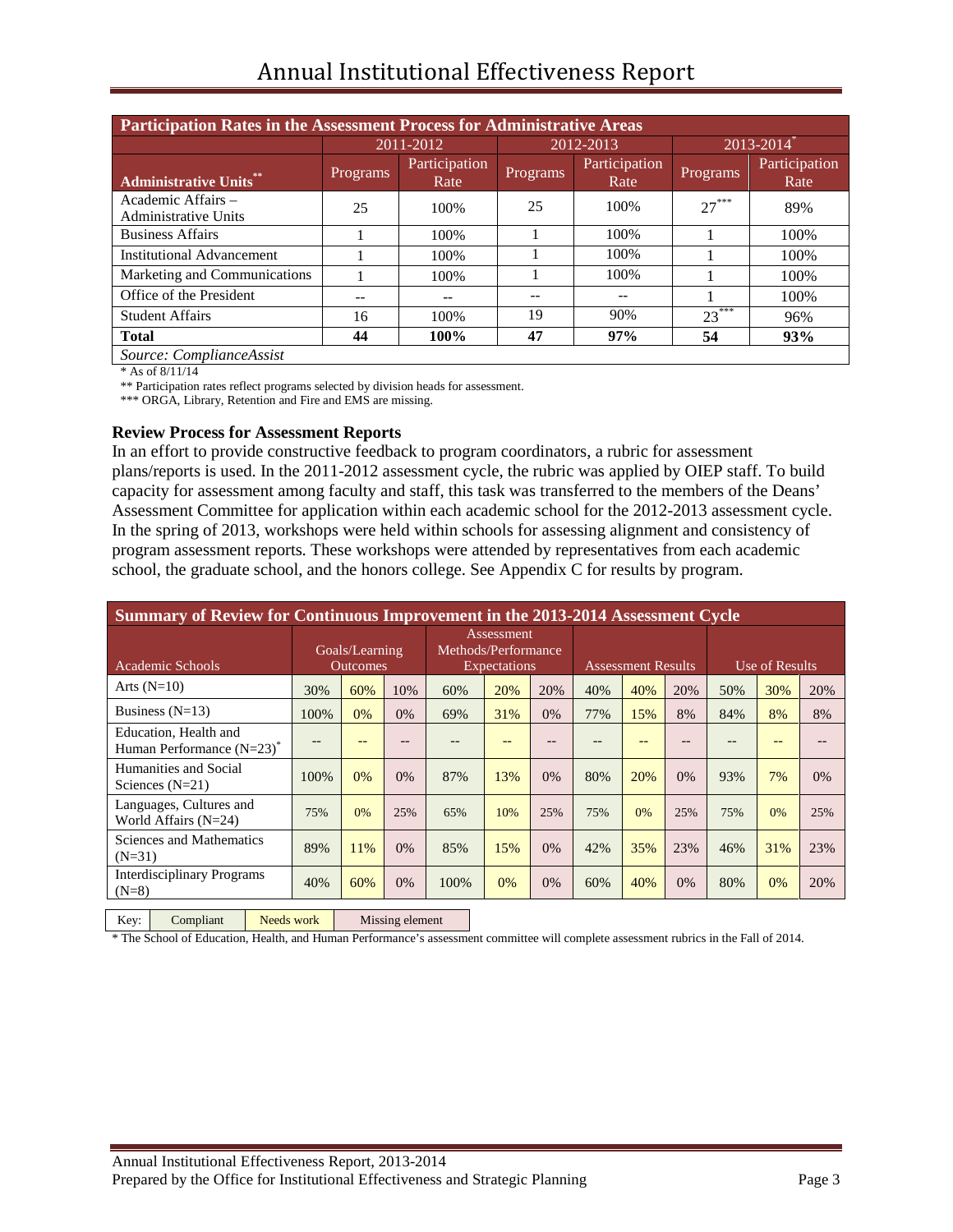For administrative areas, AVP/EVPs are responsible for the review process; using the elements presented in the rubric as a guide, they coordinate appropriately with their staff to provide feedback for improvements.

|                                                   | Summary of Review for Continuous Improvement in the 2013-2014 Assessment Cycle                                                                                                                                                                                                                             |  |  |  |  |  |  |  |  |  |
|---------------------------------------------------|------------------------------------------------------------------------------------------------------------------------------------------------------------------------------------------------------------------------------------------------------------------------------------------------------------|--|--|--|--|--|--|--|--|--|
| <b>Division</b>                                   | <b>Feedback Method</b>                                                                                                                                                                                                                                                                                     |  |  |  |  |  |  |  |  |  |
| Academic Affairs -<br><b>Administrative Units</b> | Academic Experience Assessment Committee completed rubric<br>$\bullet$<br>Enrollment Planning Division completed rubric<br>$\bullet$<br>SVP for Academic Affairs completed rubric<br>• EVP/Provost notified by OIEP reports were complete and provided<br>guiding feedback for consideration during review |  |  |  |  |  |  |  |  |  |
| <b>Business Affairs</b>                           | TLT Director reviewed with staff                                                                                                                                                                                                                                                                           |  |  |  |  |  |  |  |  |  |
| <b>Institutional Advancement</b>                  | EVP reviewed divisional report before marked as complete within<br>$\bullet$<br><b>Compliance Assist</b>                                                                                                                                                                                                   |  |  |  |  |  |  |  |  |  |
| Marketing and Communications                      | EVP entered finalized divisional report in Compliance Assist                                                                                                                                                                                                                                               |  |  |  |  |  |  |  |  |  |
| <b>Student Affairs</b>                            | Assessment Committee utilized rubric as resource for feedback<br>EVP and Assessment Committee completed review and created an<br>annual assessment report                                                                                                                                                  |  |  |  |  |  |  |  |  |  |

The table below summarizes the percent compliant within each of the academic schools for the past two assessment cycles based on the review process. OIEP consults with DAC members and offers a series of workshops that reinforces the importance of using results for improvement and how assessment evidence is used in responding to SACSCOC standards.

| Summary of Review for Continuous Improvement Over Time: 2012-2013 and 2013-2014 <sup>*</sup> |           |                                   |            |                                                                 |                           |          |                |          |  |  |  |
|----------------------------------------------------------------------------------------------|-----------|-----------------------------------|------------|-----------------------------------------------------------------|---------------------------|----------|----------------|----------|--|--|--|
| <b>(Compliance Rates)</b>                                                                    |           |                                   |            |                                                                 |                           |          |                |          |  |  |  |
|                                                                                              |           | Goals/Learning<br><b>Outcomes</b> |            | <b>Assessment</b><br>Methods/Performance<br><b>Expectations</b> | <b>Assessment Results</b> |          | Use of Results |          |  |  |  |
| Academic Schools                                                                             | $12 - 13$ | $'13-14$                          | $'12 - 13$ | $'13-14$                                                        | $12 - 13$                 | $'13-14$ | $'12 - 13$     | $'13-14$ |  |  |  |
| Arts                                                                                         | 38%       | 30%                               | 62%        | 60%                                                             | 25%                       | 40%      | 62%            | 50%      |  |  |  |
| <b>Business</b>                                                                              | 100%      | 100%                              | 57%        | 69%                                                             | 72%                       | 77%      | 86%            | 84%      |  |  |  |
| Education, Health and<br>Human Performance                                                   | 94%       |                                   | 69%        |                                                                 | 63%                       |          | 31%            |          |  |  |  |
| Humanities and Social<br>Sciences                                                            |           | 100%                              |            | 87%                                                             |                           | 80%      |                | 93%      |  |  |  |
| Languages, Cultures<br>and World Affairs                                                     | 86%       | 75%                               | 100%       | 65%                                                             | 57%                       | 75%      | 57%            | 75%      |  |  |  |
| Sciences and<br><b>Mathematics</b>                                                           | 76%       | 89%                               | 52%        | 85%                                                             | 33%                       | 42%      | 19%            | 46%      |  |  |  |
| Interdisciplinary<br>Programs                                                                | 100%      | 40%                               | 25%        | 100%                                                            | 100%                      | 60%      | 100%           | 80%      |  |  |  |
| Source: DAC Members                                                                          |           |                                   |            |                                                                 |                           |          |                |          |  |  |  |

\* The School of Education, Health, and Human Performance's assessment committee will complete assessment rubrics in the Fall of 2014.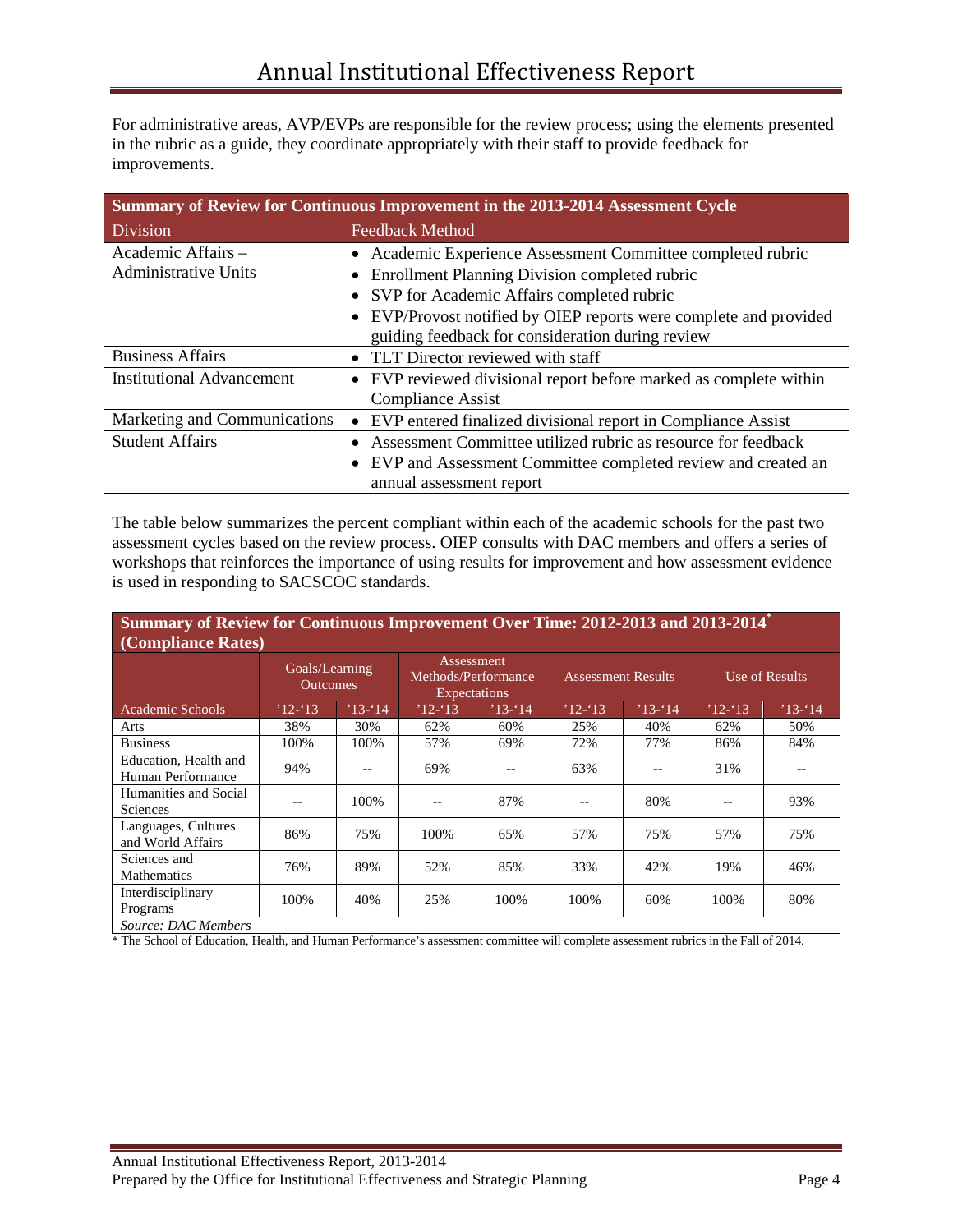The table below summarizes documented evidence of maturation based on best practices which include the use of: 1) a curriculum map to align courses to program learning outcomes; 2) grading rubrics; 3) standardized tests; and 4) portfolios (including the use of e-portfolios).

| <b>Evidence of Maturation in the Assessment Process, 2013-2014</b> |            |                |              |                   |  |  |  |  |  |  |  |
|--------------------------------------------------------------------|------------|----------------|--------------|-------------------|--|--|--|--|--|--|--|
|                                                                    | Curriculum | Grading        | Standardized |                   |  |  |  |  |  |  |  |
| Academic Schools                                                   | Map        | <b>Rubrics</b> | <b>Tests</b> | <b>Portfolios</b> |  |  |  |  |  |  |  |
| Arts                                                               |            |                |              |                   |  |  |  |  |  |  |  |
| <b>Business</b>                                                    |            |                |              |                   |  |  |  |  |  |  |  |
| Education, Health, and Human Performance                           |            | 21             |              |                   |  |  |  |  |  |  |  |
| Humanities and Social Sciences                                     |            | 15             |              |                   |  |  |  |  |  |  |  |
| Languages, Cultures, and World Affairs                             | 16         |                |              |                   |  |  |  |  |  |  |  |
| Sciences and Mathematics                                           | 15         |                |              |                   |  |  |  |  |  |  |  |
| Interdisciplinary                                                  |            |                |              |                   |  |  |  |  |  |  |  |
| <b>Bachelor of Professional Studies</b>                            |            |                |              |                   |  |  |  |  |  |  |  |
| <b>Total</b>                                                       | 38         | 67             |              |                   |  |  |  |  |  |  |  |
| Source: ComplianceAssist                                           |            |                |              |                   |  |  |  |  |  |  |  |

Unit/program goals are aligned with the College's Strategic Plan by demonstrating the strategic initiative(s) that they support. The table below summarizes the number of goals supporting each strategic initiative for the last two academic years.

| Strategic Initiatives being supported by Academic/Administrative units' Assessment Reports                                                                                                                              |                |              |           |       |
|-------------------------------------------------------------------------------------------------------------------------------------------------------------------------------------------------------------------------|----------------|--------------|-----------|-------|
|                                                                                                                                                                                                                         | 2012-2013      |              | 2013-2014 |       |
| <b>Strategic Initiative</b>                                                                                                                                                                                             | Acad           | <b>Admin</b> | Acad      | Admin |
| 1: Enhance the undergraduate academic core.                                                                                                                                                                             | 234            | 22           | 333       | 22    |
| 2: Develop nationally recognized academic programs at the graduate level.                                                                                                                                               | 93             | 5            | 89        | 9     |
| 3: Develop and support a highly qualified, diverse and stable base of faculty<br>and staff.                                                                                                                             | 25             | 14           | 18        | 20    |
| 4: Identify, attract, recruit, enroll and retain academically distinguished, well-<br>prepared, diverse students.                                                                                                       | 43             | 55           | 33        | 55    |
| 5: Enhance and support co-curricular and extracurricular programs and<br>facilities to promote and sustain an integrated, campus-wide approach to<br>holistic education of students.                                    | 45             | 68           | 26        | 62    |
| 6: Align all aspects of the administrative and academic policies, procedures<br>and practices to support the College's purpose and achieve its envisioned<br>future.                                                    | 2              | 52           | 1         | 31    |
| 7: Provide appropriate, up-to-date facilities and infrastructure to support and<br>enhance academic programs and co-curricular opportunities for students.                                                              | 3              | 16           | $\Omega$  | 14    |
| 8: Engage with local, national and international constituents to leverage<br>higher education for a stronger South Carolina.                                                                                            | 30             | 14           | 42        | 20    |
| 9: Establish campus wide policies and practices aimed at creating enhanced<br>non-state resources and promoting greater fiscal responsibility and self-<br>sufficiency.                                                 | $\overline{0}$ | 9            | $\Omega$  | 13    |
| 10: Brand the College of Charleston so that it is nationally and internationally<br>recognized for a personalized liberal arts education with specific areas of<br>distinction at the undergraduate and graduate level. | 16             | 18           | 30        | 14    |
| Source: ComplianceAssist                                                                                                                                                                                                |                |              |           |       |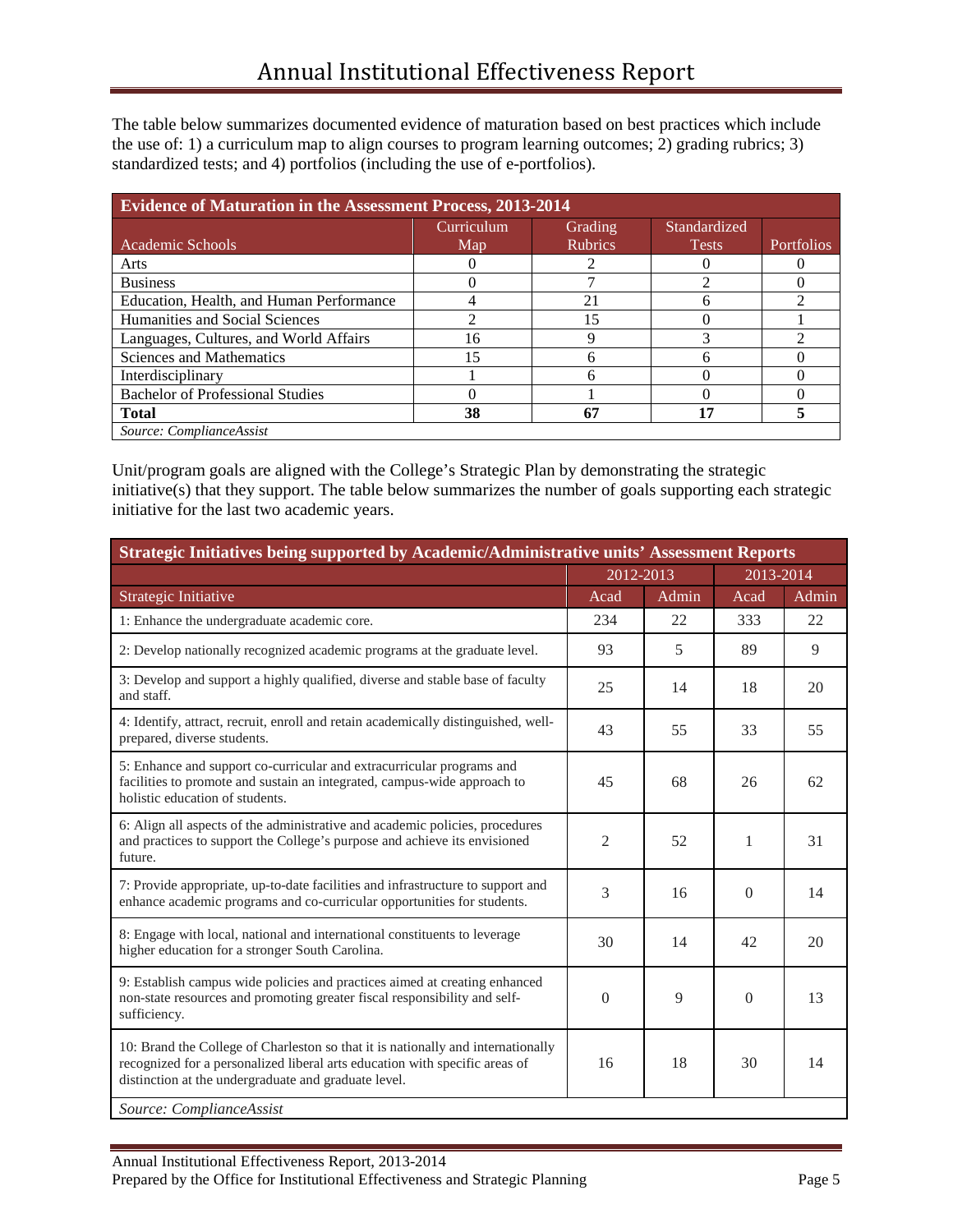

### **College Strategic Initiatives**

- 1. Enhance the undergraduate academic core.
- 2. Develop nationally recognized graduate programs.
- 3. Develop and retain a highly qualified and diverse faculty and staff.
- 4. Recruit, enroll and retain an academically distinguished, well-prepared and diverse student body.
- 5. Enhance co-curricular and extracurricular programs for the holistic education of students.
- 6. Align administrative and academic policies and procedures to support the College's purpose and achieve its envisioned future.
- 7. Provide up-to-date facilities and infrastructure to enhance academic, cocurricular and extra-curricular programs.
- 8. Collaborate with local, national and international institutions to leverage higher education for a stronger South Carolina.
- 9. Establish campus wide policies and practices to generate new resources and foster greater self-sufficiency.
- 10. Pursue national recognition for the College of Charleston's personalized liberal arts and sciences education and for distinctive features of its undergraduate and graduate programs.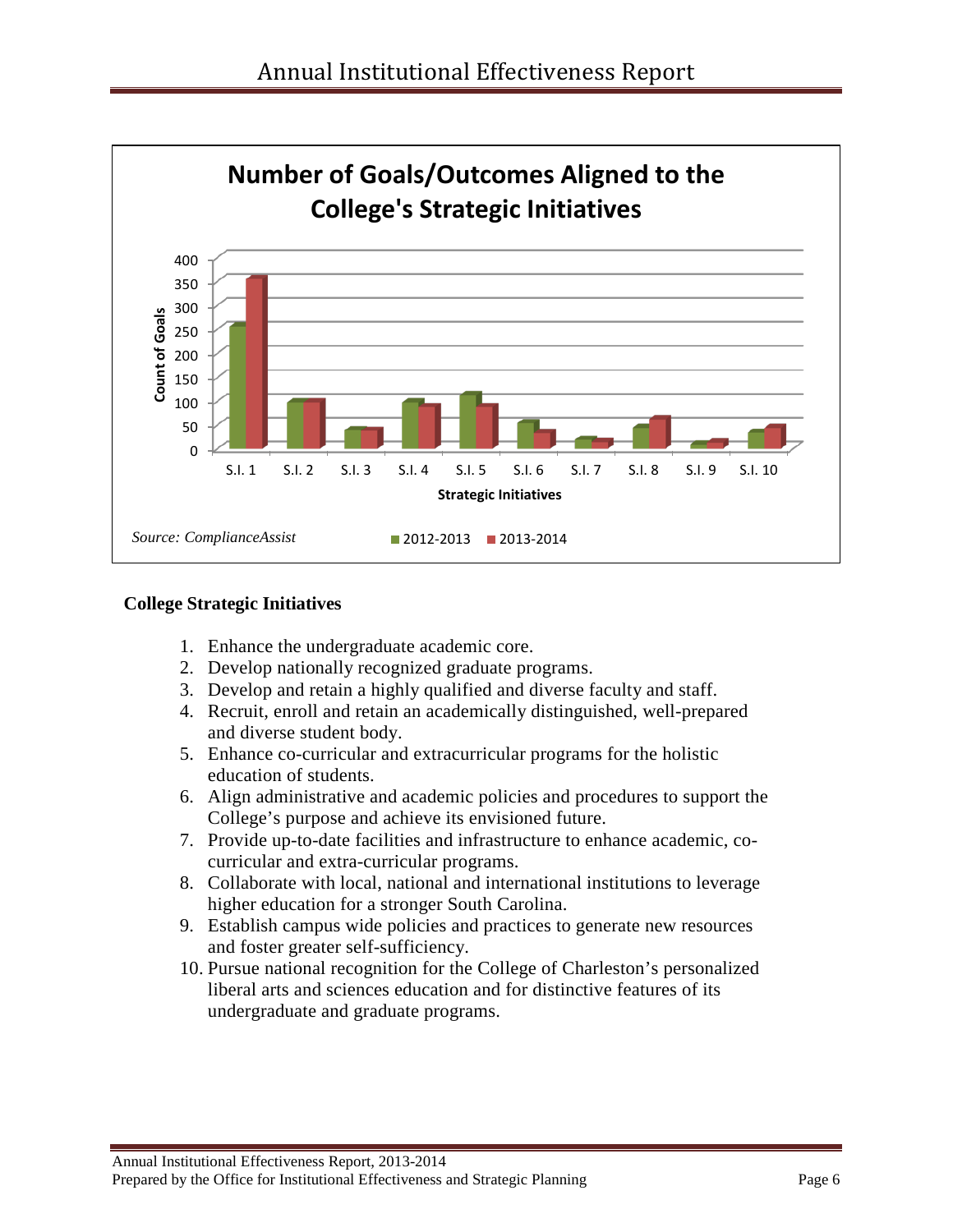**Appendix A The Planning Cycle at the College of Charleston**

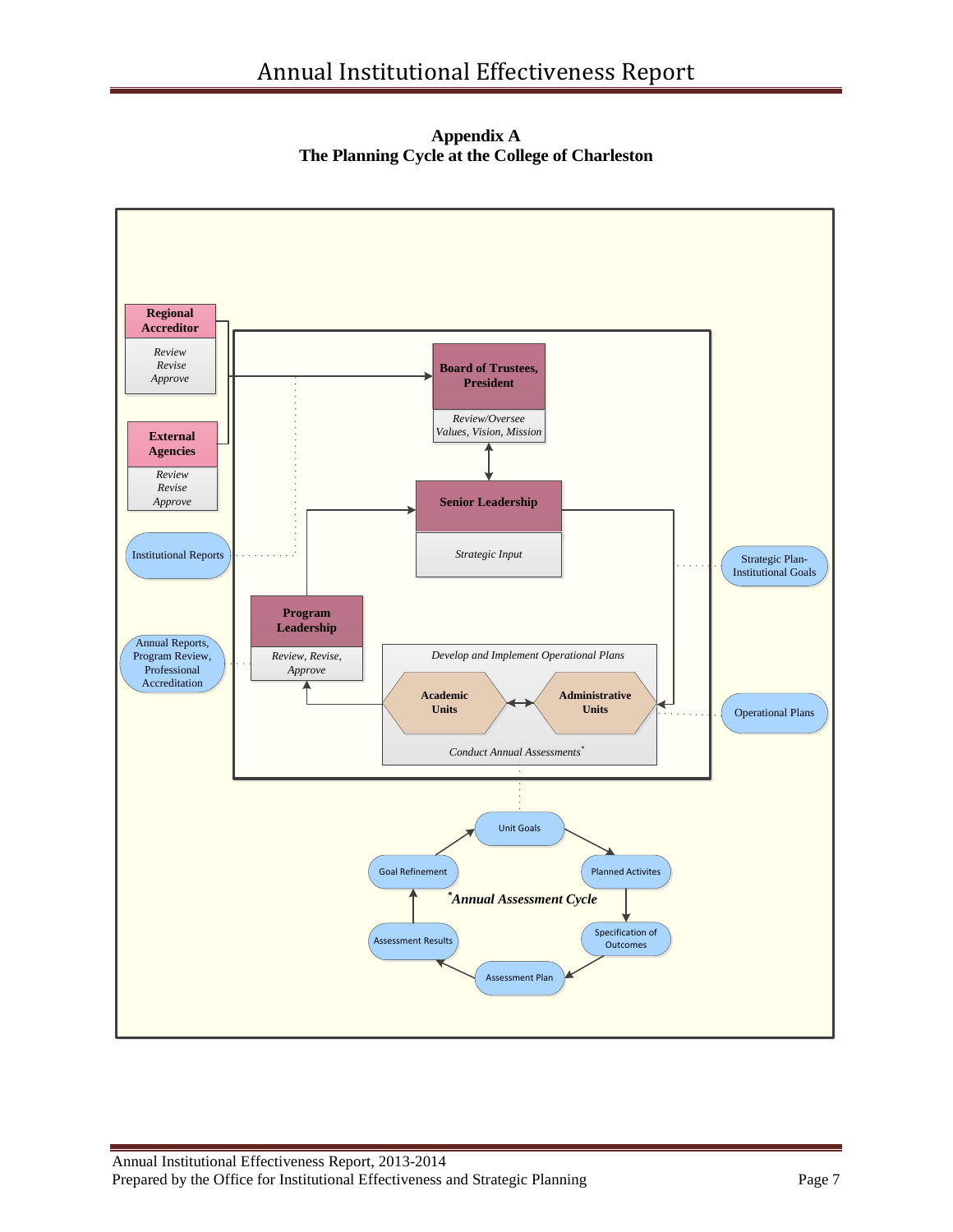|                                            | <b>School of the Arts</b> |                                                          |            |
|--------------------------------------------|---------------------------|----------------------------------------------------------|------------|
| <b>Undergraduate Programs</b>              |                           | <b>Graduate Programs</b>                                 |            |
| Art History                                | <b>BA</b>                 | Arts Management                                          | Cert       |
| Arts Management                            | <b>BA</b>                 | <b>Historic Preservation</b>                             | <b>MS</b>  |
| Dance                                      | <b>BA</b>                 |                                                          |            |
|                                            |                           |                                                          |            |
| Historic Preservation & Community Planning | <b>BA</b>                 |                                                          |            |
| Music                                      | <b>BA</b>                 |                                                          |            |
| Studio Arts                                | <b>BA</b>                 |                                                          |            |
| Theatre                                    | <b>BA</b>                 |                                                          |            |
|                                            | <b>School of Business</b> |                                                          |            |
| <b>Undergraduate Programs</b>              |                           | <b>Stand-alone Minors</b>                                |            |
| Accounting                                 | <b>BS</b>                 | Global Logistics and Transportation                      | Minor      |
| <b>Business Administration</b>             | <b>BS</b>                 | Leadership, Change, and Social                           |            |
|                                            |                           | Responsibility                                           | Minor      |
| Economics                                  | <b>BS</b>                 | <b>Real Estate</b>                                       | Minor      |
| Finance                                    | <b>BS</b>                 | <b>Graduate Programs</b>                                 |            |
| Hospitality and Tourism Management         | <b>BS</b>                 | Accountancy                                              | <b>MS</b>  |
| <b>International Business</b>              | <b>BS</b>                 | <b>Business Administration</b>                           | <b>MBA</b> |
| Marketing                                  | <b>BS</b>                 |                                                          |            |
|                                            |                           | <b>School of Education, Health and Human Performance</b> |            |
| <b>Undergraduate Programs</b>              |                           | <b>Stand-alone Minors</b>                                |            |
| <b>Athletic Training</b>                   | <b>BS</b>                 | Coaching                                                 | Minor      |
| Early Childhood Education                  | <b>BS</b>                 | Health                                                   | Minor      |
| <b>Elementary Education</b>                | <b>BS</b>                 |                                                          |            |
| <b>Exercise Science</b>                    | <b>BS</b>                 | <b>Graduate Programs</b>                                 | <b>MAT</b> |
|                                            |                           | Early Childhood                                          |            |
| Middle Grades Education                    | <b>BS</b>                 | <b>Elementary Education</b>                              | <b>MAT</b> |
| Physical Education                         | <b>BS</b>                 | Middle Grades Education                                  | <b>MAT</b> |
| Public Health                              | <b>BS</b>                 | <b>Special Education</b>                                 | <b>MAT</b> |
| Secondary Education Cognate*               | <b>BS</b>                 | Teaching, Learning, and Advocacy                         | MEd        |
| <b>Special Education</b>                   | <b>BS</b>                 | English as a Second Language                             | Cert       |
|                                            |                           | Gifted and Talented                                      | Cert       |
|                                            |                           | <b>Special Education</b>                                 | Cert       |
|                                            |                           | <b>School of Humanities and Social Sciences</b>          |            |
| Undergraduate                              |                           | <b>Stand-alone Minors</b>                                |            |
| Anthropology                               | <b>BS</b>                 | <b>Creative Writing</b>                                  | Minor      |
| Communication                              | <b>BA</b>                 | Geography                                                | Minor      |
| English                                    | <b>BA</b>                 | <b>Graduate</b>                                          |            |
| History                                    | <b>BA</b>                 | Communication                                            | MA         |
| Philosophy                                 | <b>BA</b>                 | English                                                  | MA         |
| <b>Political Science</b>                   | <b>BA</b>                 | History                                                  | MA         |
| Psychology                                 | BA, BS                    | Public Administration                                    | <b>MPA</b> |
| Public Health                              | <b>BA</b>                 | Urban and Regional Planning                              | Cert       |
| Religious Studies                          | <b>BA</b>                 |                                                          |            |
| Sociology                                  | <b>BS</b>                 |                                                          |            |
| <b>Urban Studies</b>                       | <b>BA</b>                 |                                                          |            |
|                                            |                           |                                                          |            |
| Women's and Gender Studies                 | <b>BA</b>                 |                                                          |            |

### **Appendix B Academic Programs Included for 2013-2014 Academic Year**

Annual Institutional Effectiveness Report, 2013-2014 Prepared by the Office for Institutional Effectiveness and Strategic Planning Page 8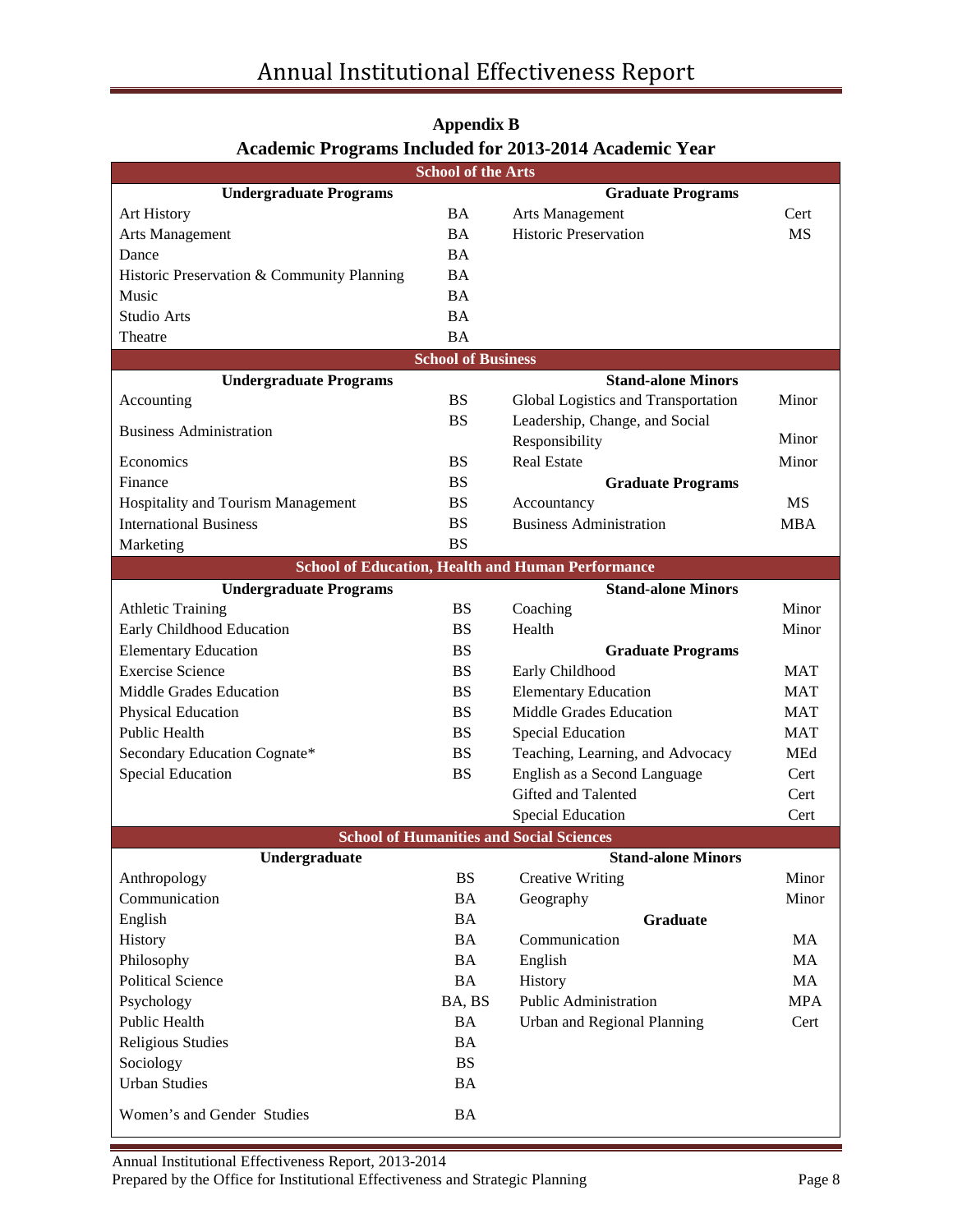| <b>School of Languages, Cultures and World Affairs</b> |                     |                                          |            |  |  |  |  |  |  |  |
|--------------------------------------------------------|---------------------|------------------------------------------|------------|--|--|--|--|--|--|--|
| Undergraduate                                          |                     | <b>Stand-alone Minors</b>                |            |  |  |  |  |  |  |  |
| Archaeology                                            | <b>BA</b>           | <b>African American Studies</b>          | Minor      |  |  |  |  |  |  |  |
| Classics                                               | <b>BA</b>           | <b>African Studies</b>                   | Minor      |  |  |  |  |  |  |  |
| Foreign Language Education Cognate                     | <b>BS</b>           | <b>Asian Studies</b>                     | Minor      |  |  |  |  |  |  |  |
| French & Francophone                                   | BA                  | <b>British Studies</b>                   | Minor      |  |  |  |  |  |  |  |
| German                                                 | <b>BA</b>           | Business Language in French              | Minor      |  |  |  |  |  |  |  |
| <b>International Studies</b>                           | <b>BA</b>           | Business Language in Spanish             | Minor      |  |  |  |  |  |  |  |
| <b>Jewish Studies</b>                                  | <b>BA</b>           | Comparative Literature                   | Minor      |  |  |  |  |  |  |  |
| Latin American and Caribbean Studies                   | <b>BA</b>           | <b>European Studies</b>                  | Minor      |  |  |  |  |  |  |  |
| Spanish                                                | <b>BA</b>           | <b>German Studies</b>                    | Minor      |  |  |  |  |  |  |  |
|                                                        |                     | <b>Italian Studies</b>                   | Minor      |  |  |  |  |  |  |  |
|                                                        |                     | Japanese Studies                         | Minor      |  |  |  |  |  |  |  |
|                                                        |                     | Linguistics                              | Minor      |  |  |  |  |  |  |  |
|                                                        |                     | <b>Russian Studies</b>                   | Minor      |  |  |  |  |  |  |  |
| <b>School of Sciences and Mathematics</b>              |                     |                                          |            |  |  |  |  |  |  |  |
| Undergraduate                                          |                     | <b>Stand-alone Minors</b>                |            |  |  |  |  |  |  |  |
| Astronomy                                              | <b>BA</b>           | <b>Biomedical Physics</b>                | Minor      |  |  |  |  |  |  |  |
| Astrophysics                                           | <b>BS</b>           | <b>Computational Thinking</b>            | Minor      |  |  |  |  |  |  |  |
| Biochemistry                                           | <b>BS</b>           | Meteorology                              | Minor      |  |  |  |  |  |  |  |
| <b>Biology</b>                                         | BA, BS              | Graduate                                 |            |  |  |  |  |  |  |  |
| Chemistry                                              | BA, BS              | <b>Computer and Information Sciences</b> | <b>MS</b>  |  |  |  |  |  |  |  |
| <b>Computer Information Systems</b>                    | <b>BS</b>           | Marine Biology                           | <b>MS</b>  |  |  |  |  |  |  |  |
| <b>Computer Science</b>                                | BA, BS              | Mathematics                              | <b>MS</b>  |  |  |  |  |  |  |  |
| Computing in the Arts                                  | <b>BA</b>           | <b>Operations Research</b>               | Cert       |  |  |  |  |  |  |  |
| Data Science                                           | <b>BS</b>           | <b>Statistics</b>                        | Cert       |  |  |  |  |  |  |  |
| Geology                                                | BA, BS              |                                          |            |  |  |  |  |  |  |  |
| Marine Biology                                         | <b>BS</b>           |                                          |            |  |  |  |  |  |  |  |
| Mathematics                                            | BA, BS              |                                          |            |  |  |  |  |  |  |  |
| Physics                                                | BA, BS              |                                          |            |  |  |  |  |  |  |  |
|                                                        |                     | <b>Interdisciplinary Programs</b>        |            |  |  |  |  |  |  |  |
| <b>Stand-alone Minors</b>                              |                     | Graduate                                 |            |  |  |  |  |  |  |  |
| Crime, Law, and Society                                | Minor               | <b>Environmental Studies</b>             | MS         |  |  |  |  |  |  |  |
| <b>Environmental Studies</b>                           | Minor               | Languages                                | MEd        |  |  |  |  |  |  |  |
| <b>Film Studies</b>                                    | Minor               | Performing Arts                          | <b>MAT</b> |  |  |  |  |  |  |  |
| Neuroscience                                           | Minor               | Science and Math for Teachers            | MEd        |  |  |  |  |  |  |  |
| Pre-actuarial Studies                                  | Minor               |                                          |            |  |  |  |  |  |  |  |
|                                                        | <b>North Campus</b> |                                          |            |  |  |  |  |  |  |  |
| <b>Undergraduate Programs</b>                          |                     |                                          |            |  |  |  |  |  |  |  |
| <b>Bachelor of Professional Studies</b>                | <b>BPS</b>          |                                          |            |  |  |  |  |  |  |  |

\* Assessed by the following subject areas: English, Mathematics, Science, Social Studies.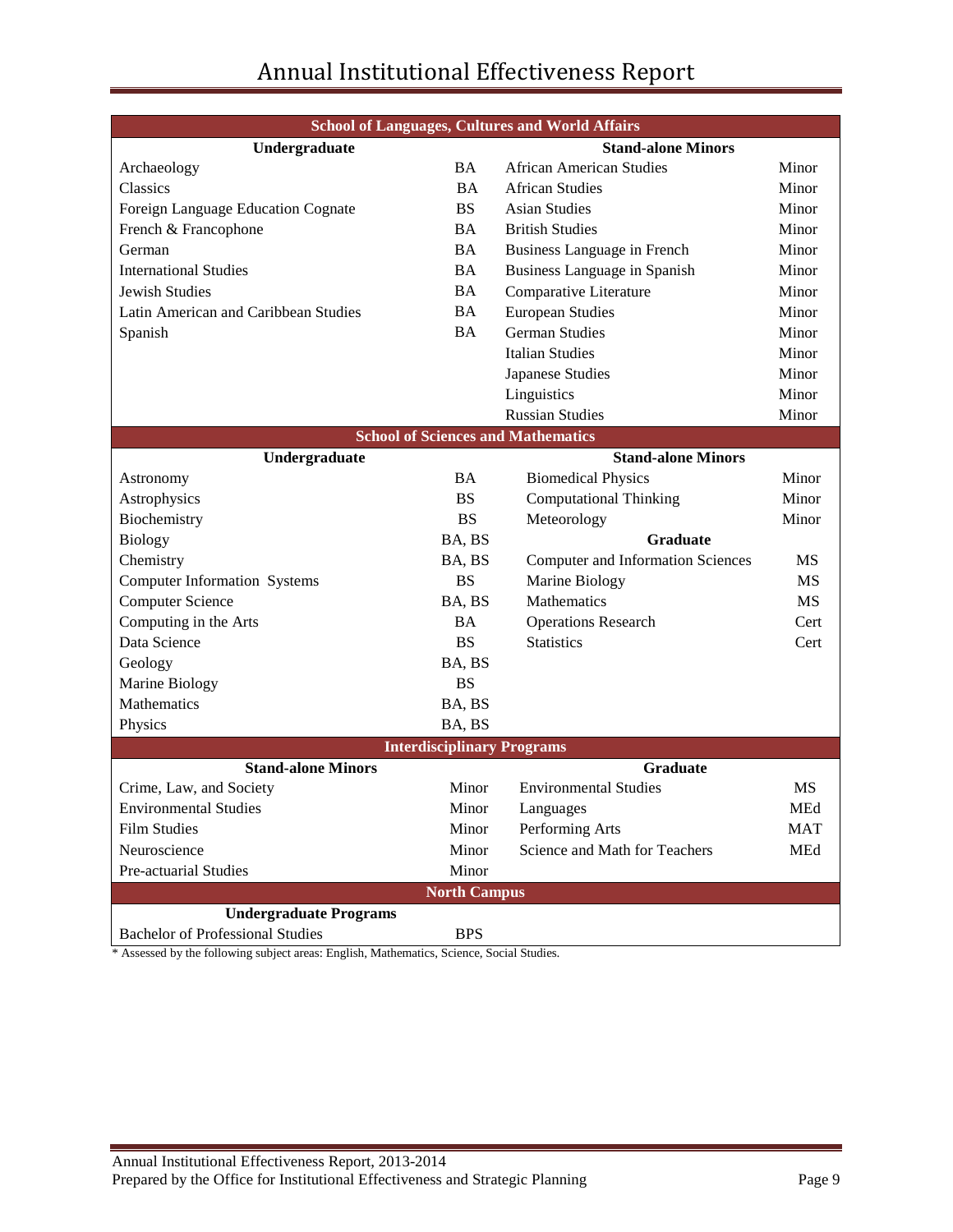| <b>Academic School</b>                                 |             | <b>Goals/Learning Outcomes</b> |             | <b>Assessment Methods and</b><br><b>Performance Expectations</b> |             |             | <b>Assessment Results</b> |              |              | <b>Use of Results</b> |             |              |
|--------------------------------------------------------|-------------|--------------------------------|-------------|------------------------------------------------------------------|-------------|-------------|---------------------------|--------------|--------------|-----------------------|-------------|--------------|
| Arts $(N=9)$ *                                         | $\mathbf X$ |                                |             | $\mathbf X$                                                      |             |             | $\mathbf X$               |              |              | $\mathbf X$           |             |              |
| Art History BA                                         |             | $\mathbf X$                    |             | $\mathbf X$                                                      |             |             | $\mathbf X$               |              |              |                       | $\mathbf X$ |              |
| Arts Management BA                                     |             | $\mathbf X$                    |             |                                                                  | $\mathbf X$ |             |                           | $\mathbf X$  |              |                       | $\mathbf X$ |              |
| Arts Management Certificate                            | $\mathbf X$ |                                |             |                                                                  | $\mathbf X$ |             |                           | $\mathbf{X}$ |              | $\mathbf X$           |             |              |
| Dance BA                                               |             | $\mathbf X$                    |             | $\mathbf X$                                                      |             |             |                           | $\mathbf X$  |              | $\mathbf X$           |             |              |
| Historic Preservation MS                               |             | $\mathbf X$                    |             | $\mathbf X$                                                      |             |             |                           | $\mathbf X$  |              |                       | $\mathbf X$ |              |
| Historic Preservation and Community<br>Planning BA     |             | $\mathbf X$                    |             |                                                                  |             | $\mathbf X$ |                           |              | $\mathbf{X}$ |                       |             | $\mathbf{X}$ |
| Music BA                                               | $\mathbf X$ |                                |             | $\mathbf X$                                                      |             |             | $\mathbf X$               |              |              | $\mathbf X$           |             |              |
| Studio Arts BA                                         |             |                                | $\mathbf X$ |                                                                  |             | $\mathbf X$ |                           |              | $\mathbf X$  |                       |             | $\mathbf X$  |
| Theatre BA                                             |             | $\mathbf X$                    |             | $\mathbf X$                                                      |             |             | $\mathbf X$               |              |              | $\mathbf X$           |             |              |
| <b>Summary</b>                                         | 30%         | 60%                            | 10%         | 60%                                                              | 20%         | 20%         | 40%                       | 40%          | 20%          | 50%                   | 30%         | 20%          |
| Business $(N=12)*$                                     |             | $\mathbf X$                    |             |                                                                  | $\mathbf X$ |             |                           | $\mathbf X$  |              | $\mathbf X$           |             |              |
| Accountancy MS                                         | $\mathbf X$ |                                |             | $\mathbf X$                                                      |             |             | $\mathbf X$               |              |              | $\mathbf X$           |             |              |
| <b>Accounting BS</b>                                   | $\mathbf X$ |                                |             | $\mathbf X$                                                      |             |             | $\mathbf X$               |              |              | $\mathbf X$           |             |              |
| <b>Business Administration BS</b>                      | $\mathbf X$ |                                |             | $\mathbf X$                                                      |             |             | $\mathbf X$               |              |              |                       | $\mathbf X$ |              |
| <b>Business Administration MBA</b>                     | $\mathbf X$ |                                |             |                                                                  | $\mathbf X$ |             |                           | $\mathbf X$  |              | $\mathbf X$           |             |              |
| Economics BS                                           | $\mathbf X$ |                                |             | $\mathbf X$                                                      |             |             | $\mathbf X$               |              |              | $\mathbf X$           |             |              |
| Finance BS                                             | $\mathbf X$ |                                |             | $\mathbf X$                                                      |             |             | $\mathbf X$               |              |              | $\mathbf X$           |             |              |
| Global Logistics and Transportation Minor              | $\mathbf X$ |                                |             | $\mathbf X$                                                      |             |             | $\mathbf X$               |              |              | $\mathbf X$           |             |              |
| Hospitality and Tourism Management BS                  | $\mathbf X$ |                                |             | $\mathbf X$                                                      |             |             | $\mathbf X$               |              |              | $\mathbf X$           |             |              |
| <b>International Business BS</b>                       | $\mathbf X$ |                                |             | $\mathbf X$                                                      |             |             | $\mathbf X$               |              |              | $\mathbf X$           |             |              |
| Leadership, Change, and Social Responsibility<br>Minor | $\mathbf X$ |                                |             |                                                                  | $\mathbf X$ |             |                           |              | $\mathbf X$  |                       |             | $\mathbf X$  |
| Marketing BS                                           | $\mathbf X$ |                                |             |                                                                  | $\mathbf X$ |             | $\mathbf X$               |              |              | $\mathbf X$           |             |              |
| Real Estate Minor                                      | $\mathbf X$ |                                |             | $\mathbf X$                                                      |             |             | $\mathbf X$               |              |              | $\mathbf X$           |             |              |
| <b>Summary</b>                                         | 100%        | 0%                             | 0%          | 69%                                                              | 31%         | 0%          | 77%                       | 15%          | 8%           | 84%                   | 8%          | 8%           |

**Appendix C Detailed Summary of Rubric Review for Continuous Improvement in the 2013-2014 Assessment Cycle**

\* Self-evaluation of school report completed.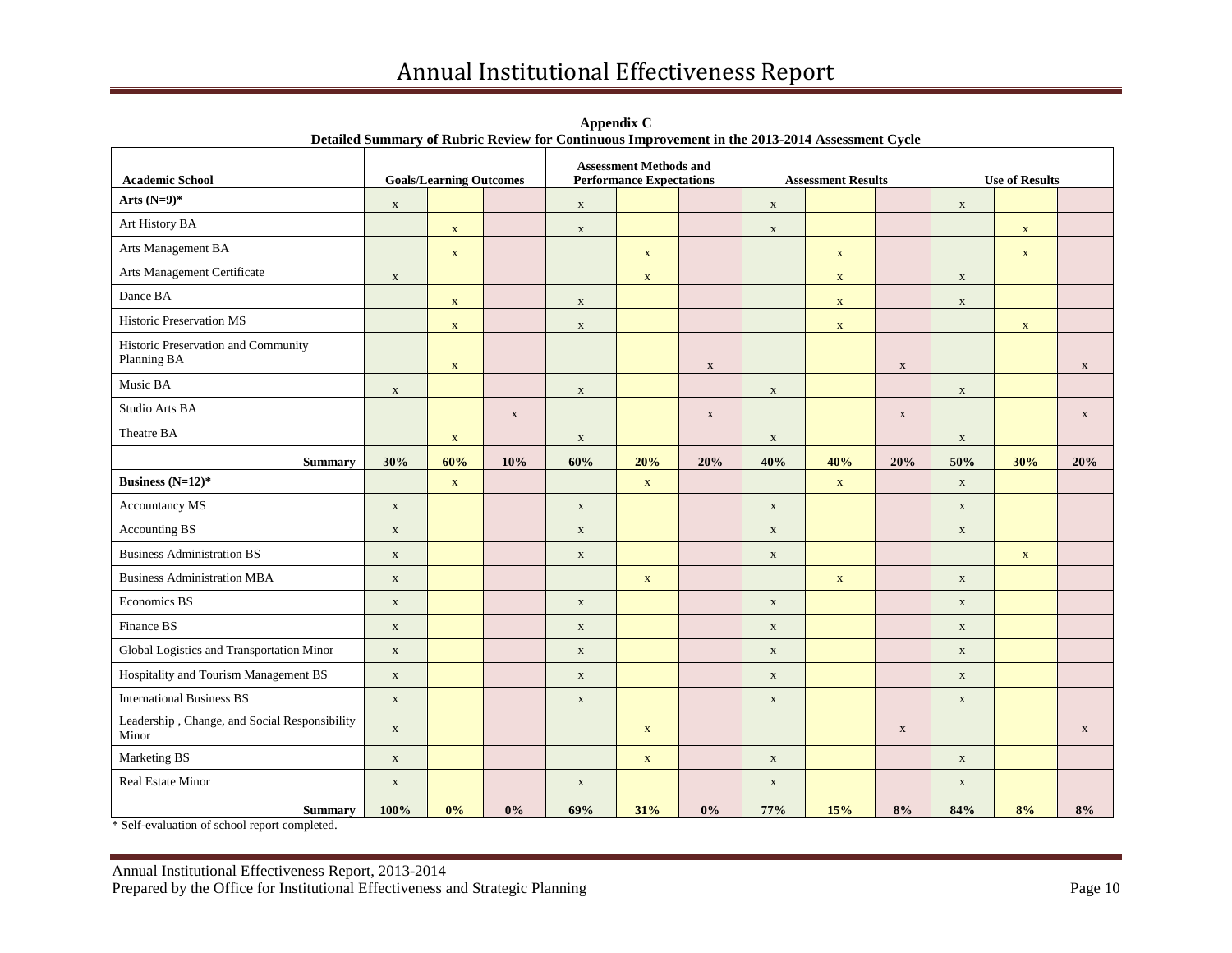| <b>Academic School</b>                                       | <b>Goals/Learning Outcomes</b> |                          |                          | <b>Assessment Methods and</b><br><b>Performance Expectations</b> |                           |                          | <b>Assessment Results</b> |                         |                          | <b>Use of Results</b>    |                          |                                                     |
|--------------------------------------------------------------|--------------------------------|--------------------------|--------------------------|------------------------------------------------------------------|---------------------------|--------------------------|---------------------------|-------------------------|--------------------------|--------------------------|--------------------------|-----------------------------------------------------|
| <b>Education, Health and Human Performance</b><br>$(N=22)^*$ |                                |                          |                          |                                                                  |                           |                          |                           |                         |                          |                          |                          |                                                     |
| <b>Health and Human Performance</b>                          |                                |                          |                          |                                                                  |                           |                          |                           |                         |                          |                          |                          |                                                     |
| <b>Athletic Training BS</b>                                  | $\overline{\phantom{a}}$       | $\overline{\phantom{a}}$ | $\sim$                   | $\sim$                                                           | $\mathbb{L}^{\mathbb{L}}$ | $\overline{\phantom{a}}$ | $\overline{\phantom{a}}$  | $\sim$ $\sim$           | $\sim$                   | $\overline{\phantom{a}}$ | $\overline{\phantom{a}}$ | $\sim$                                              |
| Coaching Minor                                               | $\overline{\phantom{a}}$       | $\overline{\phantom{a}}$ | $\overline{\phantom{a}}$ | $\overline{\phantom{a}}$                                         | $\overline{\phantom{a}}$  | $\overline{\phantom{a}}$ | $\overline{\phantom{a}}$  | $\rightarrow$           | $\overline{\phantom{a}}$ | $\overline{\phantom{a}}$ | $\overline{\phantom{a}}$ | $\overline{\phantom{a}}$                            |
| <b>Exercise Science BS</b>                                   | $\overline{\phantom{a}}$       | $\overline{\phantom{m}}$ | $\overline{\phantom{a}}$ | $\overline{\phantom{a}}$                                         | $\overline{\phantom{a}}$  | $\overline{\phantom{m}}$ | $\overline{\phantom{a}}$  | $\mathbb{L} \mathbb{L}$ | $\overline{\phantom{a}}$ | $\overline{\phantom{a}}$ | $\qquad \qquad -$        | $\overline{\phantom{a}}$                            |
| <b>Health Minor</b>                                          | $\qquad \qquad -$              | $\overline{\phantom{a}}$ | $\overline{\phantom{a}}$ | $\sim$                                                           | $-$                       | $\overline{\phantom{a}}$ | $\overline{\phantom{a}}$  | $\sim$ $\sim$           | $\overline{\phantom{a}}$ | $\overline{a}$           | $\qquad \qquad -$        | $-$                                                 |
| Physical Education BS                                        | $\overline{\phantom{a}}$       | $\overline{\phantom{a}}$ | $\overline{\phantom{a}}$ | $\overline{\phantom{a}}$                                         | $\overline{\phantom{a}}$  | $\overline{\phantom{a}}$ | $\overline{\phantom{a}}$  | $\rightarrow$           | $\overline{\phantom{a}}$ | $\overline{\phantom{a}}$ | $\qquad \qquad -$        | $\overline{\phantom{a}}$                            |
| Public Health BS                                             | $\overline{\phantom{a}}$       | $\equiv$ $\equiv$        | $\overline{a}$           | $\sim$                                                           | $\frac{1}{2}$             | $\overline{a}$           | $\overline{a}$            | $\sim$                  | $-$                      | $\overline{a}$           | $\overline{\phantom{a}}$ | $-$                                                 |
| <b>Teacher Education</b>                                     |                                |                          |                          |                                                                  |                           |                          |                           |                         |                          |                          |                          |                                                     |
| Early Childhood Education BS                                 | $\overline{\phantom{m}}$       | $\overline{\phantom{a}}$ | $\overline{\phantom{a}}$ | $\overline{\phantom{a}}$                                         | $\mathbb{L}^{\mathbb{L}}$ | $\overline{\phantom{a}}$ | $\overline{\phantom{a}}$  | $\sim$ $\sim$           | $\overline{\phantom{a}}$ | $\overline{\phantom{a}}$ | $\overline{\phantom{m}}$ | $\overline{\phantom{a}}$                            |
| Early Childhood Education MAT                                | $\overline{\phantom{a}}$       | $\overline{\phantom{a}}$ | $\overline{\phantom{a}}$ | $\overline{\phantom{a}}$                                         | $\overline{\phantom{a}}$  | $\overline{\phantom{a}}$ | $\overline{\phantom{a}}$  | $\rightarrow$           | $\overline{\phantom{a}}$ | $\overline{\phantom{a}}$ | $\overline{\phantom{a}}$ | $\overline{\phantom{a}}$                            |
| <b>Elementary Education BS</b>                               | $\overline{\phantom{a}}$       | $\overline{a}$           | $\overline{\phantom{a}}$ | $\overline{\phantom{a}}$                                         | $\mathbb{L}^{\mathbb{L}}$ | $\overline{\phantom{a}}$ | $\overline{\phantom{a}}$  | $\sim$ $\sim$           | $\overline{\phantom{a}}$ | $\overline{\phantom{a}}$ | $\mathbb{L} \mathbb{L}$  | $\sim$ $-$                                          |
| <b>Elementary Education MAT</b>                              | $\overline{\phantom{a}}$       | $\overline{\phantom{m}}$ | $\overline{\phantom{a}}$ | $\overline{\phantom{a}}$                                         | $\overline{\phantom{a}}$  | $\overline{\phantom{a}}$ | $\overline{\phantom{a}}$  | $\rightarrow$           | $\overline{\phantom{a}}$ | $\overline{\phantom{a}}$ | $\overline{\phantom{m}}$ | $\hspace{0.05cm} -\hspace{0.05cm} -\hspace{0.05cm}$ |
| ESOL 1 Certificate                                           | $-$                            | $\overline{a}$           | $\overline{\phantom{a}}$ | $\sim$                                                           | $-$                       | $\overline{\phantom{a}}$ | $\overline{a}$            | $\sim$ $\sim$           | $\sim$ $\sim$            | $\overline{a}$           | $\overline{a}$           | $\sim$                                              |
| Gifted and Talented Certificate                              | $\overline{\phantom{a}}$       | $\overline{\phantom{a}}$ | $\overline{\phantom{a}}$ | $\overline{\phantom{a}}$                                         | $\overline{\phantom{a}}$  | $\overline{\phantom{a}}$ | $\overline{\phantom{a}}$  | $\rightarrow$           | $\overline{\phantom{a}}$ | $\overline{\phantom{a}}$ | $\qquad \qquad -$        | $\overline{\phantom{a}}$                            |
| Middle Grades Education BS                                   | $\overline{\phantom{a}}$       | $\overline{\phantom{a}}$ | $\overline{\phantom{a}}$ | $\overline{\phantom{a}}$                                         | $\overline{\phantom{a}}$  | $\overline{\phantom{a}}$ | $\overline{\phantom{a}}$  | $\rightarrow$           | $\overline{\phantom{a}}$ | $\overline{\phantom{a}}$ | $\overline{\phantom{m}}$ | $\overline{\phantom{a}}$                            |
| Middle Grades MAT                                            | $\overline{\phantom{a}}$       | $\overline{\phantom{a}}$ | $\overline{\phantom{a}}$ | $\overline{\phantom{a}}$                                         | $\overline{\phantom{a}}$  | $\overline{\phantom{a}}$ | $\overline{\phantom{a}}$  | $\mathbb{L} \mathbb{L}$ | $\overline{\phantom{a}}$ | $\overline{\phantom{a}}$ | $\overline{\phantom{a}}$ | $\overline{\phantom{a}}$                            |
| Secondary English BS                                         | $\overline{\phantom{a}}$       | $\overline{\phantom{m}}$ | $\overline{\phantom{a}}$ | $\overline{\phantom{a}}$                                         | $\overline{\phantom{a}}$  | $\overline{\phantom{m}}$ | $\overline{\phantom{a}}$  | $\rightarrow$           | $\overline{\phantom{a}}$ | $\overline{\phantom{a}}$ | $\overline{\phantom{m}}$ | $\overline{\phantom{a}}$                            |
| Secondary Mathematics BS                                     | $\overline{\phantom{a}}$       | $\overline{\phantom{a}}$ | $\overline{\phantom{a}}$ | $\overline{\phantom{a}}$                                         | $\overline{\phantom{a}}$  | $\overline{\phantom{a}}$ | $\overline{\phantom{a}}$  | $\rightarrow$           | $\overline{\phantom{a}}$ | $\overline{\phantom{a}}$ | $\qquad \qquad -$        | $\overline{\phantom{a}}$                            |
| Secondary Science BS                                         | $\overline{\phantom{a}}$       | $\overline{a}$           | $\overline{\phantom{a}}$ | $\overline{\phantom{a}}$                                         | $\mathbb{L}^{\mathbb{L}}$ | $\overline{\phantom{a}}$ | $\overline{\phantom{a}}$  | $\sim$ $\sim$           | $\overline{\phantom{a}}$ | $\overline{\phantom{a}}$ | $\mathbb{L} \mathbb{L}$  | $\overline{\phantom{a}}$                            |
| Secondary Social Studies BS                                  | $-\, -$                        | $\overline{\phantom{a}}$ | $\overline{\phantom{a}}$ | $\overline{\phantom{a}}$                                         | $\overline{\phantom{m}}$  | $\overline{\phantom{a}}$ | $\overline{\phantom{a}}$  | $\rightarrow$           | $\overline{\phantom{a}}$ | $\qquad \qquad -$        | $\overline{\phantom{a}}$ | $\overline{\phantom{a}}$                            |
| Special Education BS                                         | $\overline{a}$                 | $\overline{a}$           | $\overline{\phantom{a}}$ | $\overline{\phantom{a}}$                                         | $\mathbb{L}^{\mathbb{L}}$ | $\overline{a}$           | $\overline{\phantom{a}}$  | $\sim$ $\sim$           | $\overline{\phantom{a}}$ | $\overline{\phantom{a}}$ | $\overline{a}$           | $\sim$                                              |
| Special Education Certificate                                | $-\, -$                        | $\overline{\phantom{a}}$ | $\overline{\phantom{a}}$ | $\overline{\phantom{m}}$                                         | $\overline{\phantom{a}}$  | $\overline{\phantom{a}}$ | $-\, -$                   | $\rightarrow$           | $\overline{\phantom{a}}$ | $\overline{\phantom{a}}$ | $\overline{\phantom{a}}$ | $-\,$                                               |
| Special Education MAT                                        | $\overline{\phantom{a}}$       | $\overline{\phantom{a}}$ | $\overline{\phantom{a}}$ | $\overline{\phantom{a}}$                                         | $\overline{\phantom{a}}$  | $\overline{\phantom{a}}$ | $\overline{\phantom{a}}$  | $\rightarrow$           | $\overline{\phantom{a}}$ | $\overline{\phantom{a}}$ | $\overline{\phantom{m}}$ | $\overline{\phantom{a}}$                            |
| Teaching, Learning, and Advocacy MED                         | $\overline{\phantom{a}}$       | $\overline{\phantom{m}}$ | $\overline{\phantom{a}}$ | $\overline{\phantom{a}}$                                         | $\mathbb{H}^{\mathbb{Z}}$ | $\overline{\phantom{a}}$ | $\overline{\phantom{a}}$  | $\mathbb{L} \mathbb{L}$ | $\overline{\phantom{a}}$ | $\overline{\phantom{a}}$ | $\overline{\phantom{a}}$ | $\overline{\phantom{a}}$                            |
| <b>Summary</b>                                               |                                |                          |                          |                                                                  |                           |                          |                           |                         |                          |                          |                          |                                                     |

\* The School of Education, Health, and Human Performance's assessment committee will complete assessment rubrics in the Fall of 2014.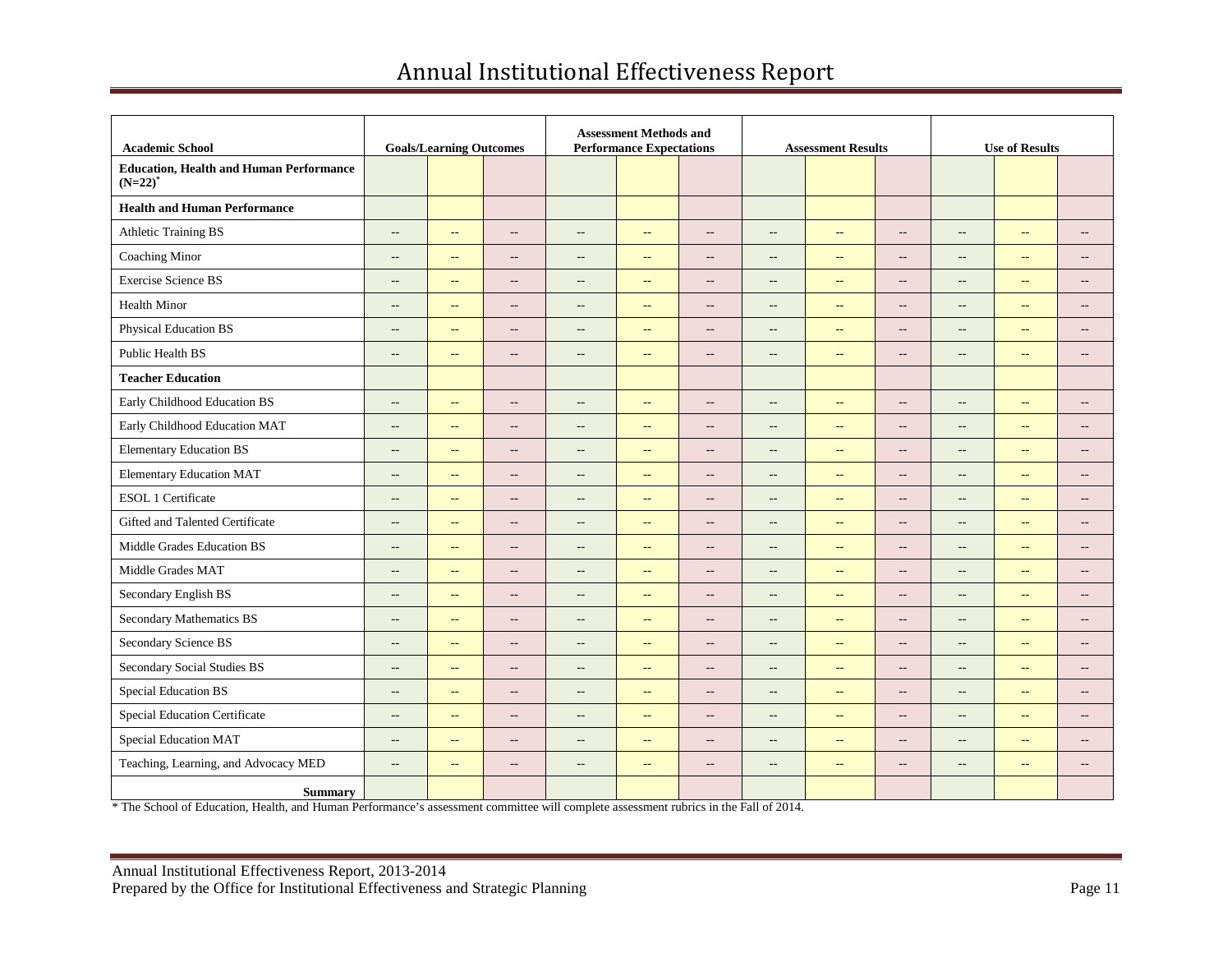| <b>Academic School</b>                  | <b>Goals/Learning Outcomes</b> |                           | <b>Assessment Methods and</b><br><b>Performance Expectations</b> |                          |                           | <b>Assessment Results</b> |                                                     |                            | <b>Use of Results</b>    |                          |                           |                          |
|-----------------------------------------|--------------------------------|---------------------------|------------------------------------------------------------------|--------------------------|---------------------------|---------------------------|-----------------------------------------------------|----------------------------|--------------------------|--------------------------|---------------------------|--------------------------|
| Humanities and Social Sciences (N=20)*  |                                |                           |                                                                  |                          |                           |                           |                                                     |                            |                          |                          |                           |                          |
| Anthropology BS                         | $\mathbf X$                    |                           |                                                                  | $\mathbf X$              |                           |                           | $\mathbf X$                                         |                            |                          | $\mathbf X$              |                           |                          |
| <b>Communication BA</b>                 | $\mathbf X$                    |                           |                                                                  |                          | $\mathbf X$               |                           |                                                     | $\mathbf X$                |                          | $\mathbf X$              |                           |                          |
| <b>Communication MA</b>                 | $\overline{\phantom{a}}$       | $\mathbf{u}$              | $\overline{\phantom{a}}$                                         | $\overline{\phantom{a}}$ | $\overline{\phantom{a}}$  | $\overline{\phantom{a}}$  | $\overline{\phantom{a}}$                            | $\rightarrow$              | $\overline{\phantom{a}}$ | $\overline{\phantom{a}}$ | $\overline{\phantom{m}}$  | $\overline{\phantom{a}}$ |
| Creative Writing Minor                  | $\mathbf X$                    |                           |                                                                  | $\mathbf X$              |                           |                           |                                                     | $\mathbf X$                |                          |                          | $\mathbf X$               |                          |
| English BA                              | $\mathbf X$                    |                           |                                                                  | $\mathbf X$              |                           |                           | $\mathbf X$                                         |                            |                          | $\mathbf X$              |                           |                          |
| English MA                              | $\overline{\phantom{a}}$       | $\overline{\phantom{m}}$  | $\overline{\phantom{a}}$                                         | $\overline{\phantom{a}}$ | $\overline{\phantom{a}}$  | $\qquad \qquad -$         | $\overline{\phantom{a}}$                            | $\overline{\phantom{m}}$   | $\overline{\phantom{a}}$ | $\overline{\phantom{a}}$ | $\overline{\phantom{m}}$  | $\qquad \qquad -$        |
| Geography Minor                         | $\mathbf{X}$                   |                           |                                                                  | $\mathbf X$              |                           |                           | $\mathbf{X}$                                        |                            |                          | $\mathbf{X}$             |                           |                          |
| <b>History BA</b>                       | $\mathbf X$                    |                           |                                                                  |                          | $\mathbf X$               |                           | $\mathbf X$                                         |                            |                          | $\mathbf X$              |                           |                          |
| History MA                              | $\overline{\phantom{a}}$       | $\mathbb{L} \mathbb{L}$   | $\overline{\phantom{a}}$                                         | $\overline{\phantom{a}}$ | $\mathbb{H}^{\mathbb{Z}}$ | $\overline{\phantom{a}}$  | $\hspace{0.05cm} -\hspace{0.05cm} -\hspace{0.05cm}$ | $\rightarrow$              | $\overline{\phantom{a}}$ | $\overline{\phantom{a}}$ | $\mathbb{L} \mathbb{L}$   | $\overline{\phantom{a}}$ |
| Philosophy BA                           | $\mathbf X$                    |                           |                                                                  | $\mathbf X$              |                           |                           | $\mathbf X$                                         |                            |                          | $\mathbf X$              |                           |                          |
| Political Science BA                    | $\mathbf X$                    |                           |                                                                  | $\mathbf X$              |                           |                           | $\boldsymbol{\mathrm{X}}$                           |                            |                          | $\mathbf X$              |                           |                          |
| Psychology BA                           | $\mathbf X$                    |                           |                                                                  | $\mathbf X$              |                           |                           | $\mathbf X$                                         |                            |                          | $\mathbf X$              |                           |                          |
| Psychology BS                           | $\mathbf X$                    |                           |                                                                  | $\mathbf X$              |                           |                           | $\boldsymbol{\mathrm{X}}$                           |                            |                          | $\mathbf X$              |                           |                          |
| Public Administration MPA               | $\overline{\phantom{a}}$       | $\overline{\phantom{m}}$  | $\qquad \qquad -$                                                | $\overline{\phantom{a}}$ | $\mathbf{u}$              | $\qquad \qquad -$         | $\overline{\phantom{a}}$                            | $\sim$                     | $\overline{\phantom{a}}$ | $\overline{\phantom{a}}$ | $\qquad \qquad -$         | $-$                      |
| Public Health BA                        | $\mathbf X$                    |                           |                                                                  | $\mathbf X$              |                           |                           |                                                     | $\mathbf X$                |                          | $\mathbf X$              |                           |                          |
| Religious Studies BA                    | $\mathbf X$                    |                           |                                                                  | $\mathbf X$              |                           |                           | $\mathbf X$                                         |                            |                          | $\mathbf X$              |                           |                          |
| Sociology BS                            | $\mathbf X$                    |                           |                                                                  | $\mathbf X$              |                           |                           | $\mathbf X$                                         |                            |                          | $\mathbf X$              |                           |                          |
| Urban and Regional Planning Certificate | $\overline{\phantom{a}}$       | $\mathbb{Z}^{\mathbb{Z}}$ | $\overline{\phantom{a}}$                                         | $\overline{\phantom{a}}$ | $\mathbb{L}^{\mathbb{L}}$ | $\overline{\phantom{a}}$  | $\overline{\phantom{a}}$                            | $\mathcal{L}(\mathcal{L})$ | $\overline{\phantom{a}}$ | $\overline{\phantom{a}}$ | $\mathbb{L}^{\mathbb{L}}$ | $\overline{\phantom{a}}$ |
| <b>Urban Studies BA</b>                 | $\mathbf X$                    |                           |                                                                  | $\mathbf X$              |                           |                           | $\mathbf X$                                         |                            |                          | $\mathbf X$              |                           |                          |
| Women's and Gender Studies BA           | $\mathbf X$                    |                           |                                                                  | $\mathbf X$              |                           |                           | $\mathbf X$                                         |                            |                          | $\mathbf X$              |                           |                          |
| <b>Summary</b>                          | 100%                           | 0%                        | $0\%$                                                            | 87%                      | 13%                       | 0%                        | 80%                                                 | 20%                        | 0%                       | 93%                      | 7%                        | $0\%$                    |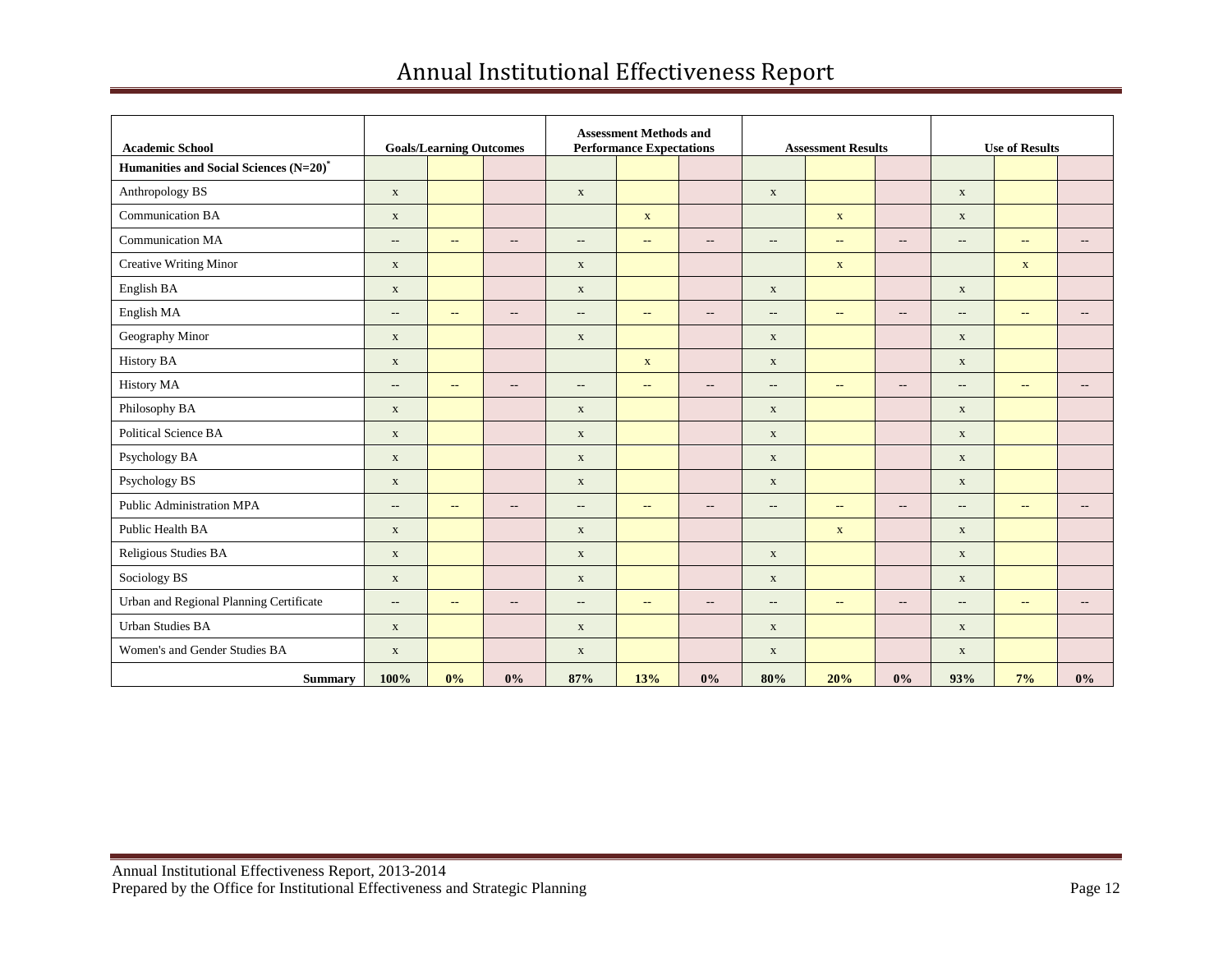| <b>Academic School</b>                                   | <b>Goals/Learning Outcomes</b> |                          | <b>Assessment Methods and</b><br><b>Performance Expectations</b> |                          |                          |                          | <b>Assessment Results</b> |               | <b>Use of Results</b>    |                          |                         |                   |
|----------------------------------------------------------|--------------------------------|--------------------------|------------------------------------------------------------------|--------------------------|--------------------------|--------------------------|---------------------------|---------------|--------------------------|--------------------------|-------------------------|-------------------|
| <b>Languages, Cultures and World Affairs</b><br>$(N=22)$ |                                |                          |                                                                  |                          |                          |                          |                           |               |                          |                          |                         |                   |
| African American Studies Minor                           |                                |                          | $\mathbf X$                                                      |                          |                          | $\mathbf X$              |                           |               | $\mathbf X$              |                          |                         | $\mathbf X$       |
| <b>African Studies Minor</b>                             | $\mathbf X$                    |                          |                                                                  | $\mathbf X$              |                          |                          | $\mathbf X$               |               |                          | $\mathbf X$              |                         |                   |
| Archaeology BA                                           | $\mathbf X$                    |                          |                                                                  | $\mathbf X$              |                          |                          | $\mathbf X$               |               |                          | $\mathbf X$              |                         |                   |
| <b>Asian Studies Minor</b>                               |                                |                          | $\mathbf X$                                                      |                          |                          | $\mathbf X$              |                           |               | $\mathbf X$              |                          |                         | $\mathbf X$       |
| <b>British Studies Minor</b>                             | $\mathbf X$                    |                          |                                                                  | $\mathbf X$              |                          |                          | $\mathbf X$               |               |                          | $\mathbf X$              |                         |                   |
| Business Language in French Minor                        |                                |                          | $\mathbf X$                                                      |                          |                          | $\mathbf X$              |                           |               | $\mathbf X$              |                          |                         | $\mathbf{x}$      |
| Business Language in Spanish Minor                       |                                |                          | $\mathbf X$                                                      |                          |                          | $\mathbf X$              |                           |               | $\mathbf X$              |                          |                         | $\mathbf X$       |
| Classics BA                                              | $\mathbf X$                    |                          |                                                                  | $\mathbf X$              |                          |                          | $\mathbf X$               |               |                          | $\mathbf X$              |                         |                   |
| Comparative Literature Minor                             | $\mathbf X$                    |                          |                                                                  |                          | $\mathbf X$              |                          | $\mathbf X$               |               |                          | $\mathbf X$              |                         |                   |
| European Studies Minor                                   | $\mathbf X$                    |                          |                                                                  | $\mathbf X$              |                          |                          | $\mathbf X$               |               |                          | $\mathbf X$              |                         |                   |
| Foreign Language Education Cognate BS                    | $\mathbf X$                    |                          |                                                                  | $\mathbf X$              |                          |                          | $\mathbf X$               |               |                          | $\mathbf X$              |                         |                   |
| French and Francophone BA                                | $\mathbf X$                    |                          |                                                                  | $\mathbf X$              |                          |                          | $\mathbf X$               |               |                          | $\mathbf X$              |                         |                   |
| German BA                                                | $\mathbf X$                    |                          |                                                                  | $\mathbf X$              |                          |                          | $\mathbf X$               |               |                          | $\mathbf X$              |                         |                   |
| German Studies Minor                                     |                                |                          | $\mathbf X$                                                      |                          |                          | $\mathbf X$              |                           |               | $\mathbf X$              |                          |                         | $\mathbf X$       |
| <b>International Studies BA</b>                          | $\mathbf X$                    |                          |                                                                  | $\mathbf X$              |                          |                          | $\mathbf X$               |               |                          | $\mathbf X$              |                         |                   |
| <b>Italian Studies Minor</b>                             | $\mathbf X$                    |                          |                                                                  |                          | $\mathbf X$              |                          | $\mathbf X$               |               |                          | $\mathbf X$              |                         |                   |
| Japanese Studies Minor                                   | $\overline{\phantom{a}}$       | $\overline{\phantom{a}}$ | $\overline{\phantom{a}}$                                         | $\overline{\phantom{a}}$ | $\overline{\phantom{a}}$ | $\overline{\phantom{a}}$ | $\overline{\phantom{a}}$  | $\rightarrow$ | $\overline{\phantom{a}}$ | $\overline{\phantom{a}}$ | $\qquad \qquad -$       | $\qquad \qquad -$ |
| Jewish Studies BA                                        | $\mathbf X$                    |                          |                                                                  | $\mathbf X$              |                          |                          | $\mathbf X$               |               |                          | $\mathbf X$              |                         |                   |
| Latin American and Caribbean Studies BA                  | $\overline{\phantom{a}}$       | $\mathbb{L} \mathbb{L}$  | $\overline{\phantom{a}}$                                         | $\overline{\phantom{a}}$ | $\sim$                   | $\overline{\phantom{a}}$ | $\overline{\phantom{a}}$  | $\sim$ $\sim$ | $-$                      | $\overline{a}$           | $\mathbb{L} \mathbb{L}$ | $\sim$            |
| <b>Linguistics Minor</b>                                 | $\mathbf{X}$                   |                          |                                                                  | $\mathbf X$              |                          |                          | $\mathbf{X}$              |               |                          | $\mathbf X$              |                         |                   |
| <b>Russian Studies Minor</b>                             | $\mathbf X$                    |                          |                                                                  | $\mathbf X$              |                          |                          | $\mathbf X$               |               |                          | $\mathbf X$              |                         |                   |
| Spanish BA                                               | $\mathbf X$                    |                          |                                                                  | $\mathbf X$              |                          |                          | $\mathbf X$               |               |                          | $\mathbf X$              |                         |                   |
| <b>Summary</b>                                           | 75%                            | 0%                       | 25%                                                              | 65%                      | 10%                      | 25%                      | 75%                       | 0%            | 25%                      | 75%                      | 0%                      | 25%               |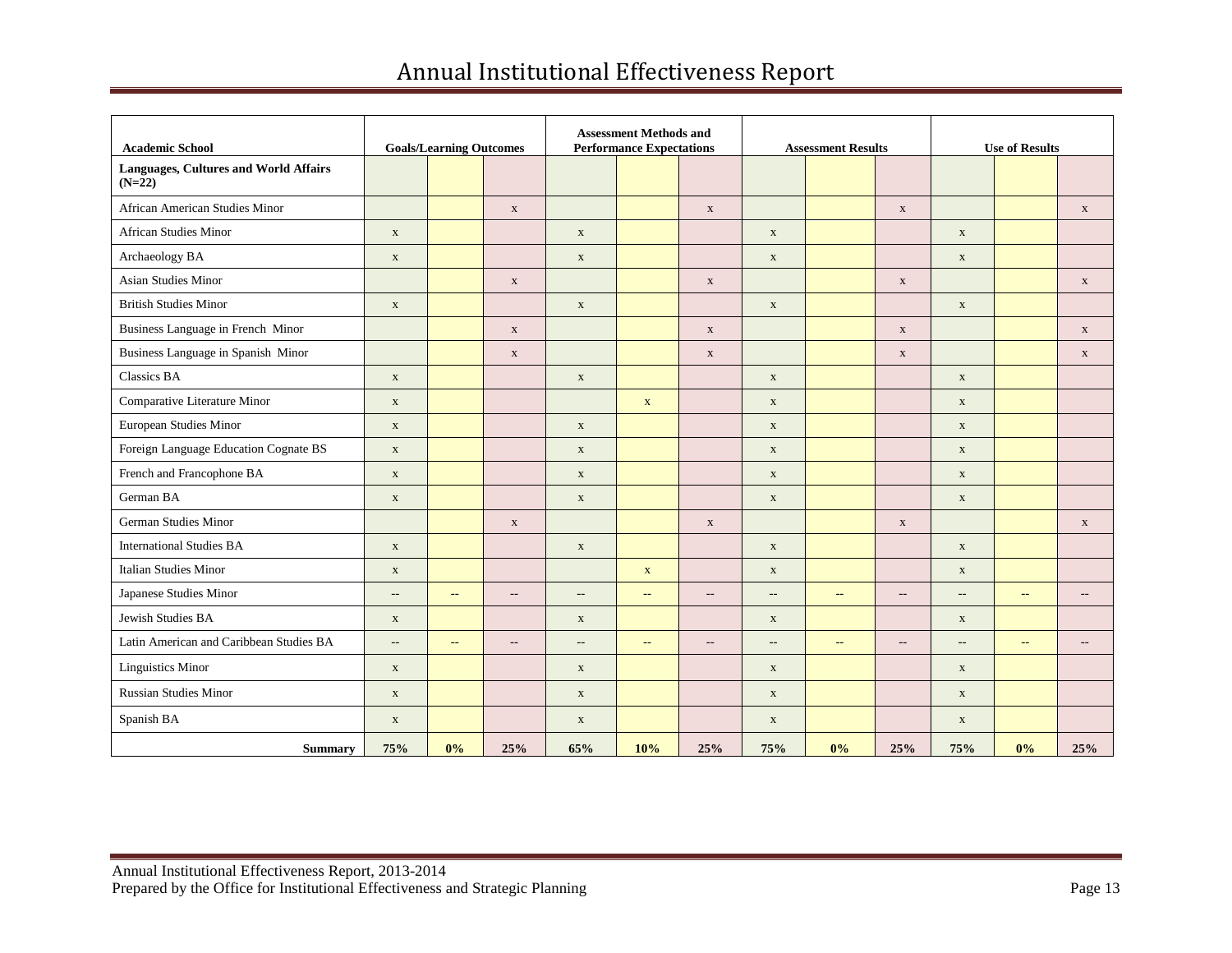| <b>Academic School</b>                 | <b>Goals/Learning Outcomes</b> |                          | <b>Assessment Methods and</b><br><b>Performance Expectations</b> |                          |             |                          | <b>Assessment Results</b> |             | <b>Use of Results</b> |             |             |             |
|----------------------------------------|--------------------------------|--------------------------|------------------------------------------------------------------|--------------------------|-------------|--------------------------|---------------------------|-------------|-----------------------|-------------|-------------|-------------|
| Sciences and Mathematics (N=27)        |                                |                          |                                                                  |                          |             |                          |                           |             |                       |             |             |             |
| Astronomy BA                           | $\mathbf X$                    |                          |                                                                  | $\mathbf X$              |             |                          | $\mathbf X$               |             |                       |             |             | $\mathbf X$ |
| Astrophysics BS                        | $\mathbf X$                    |                          |                                                                  | $\mathbf X$              |             |                          | $\mathbf X$               |             |                       |             |             | $\mathbf X$ |
| <b>Biochemistry BS</b>                 | $\mathbf X$                    |                          |                                                                  | $\mathbf X$              |             |                          | $\mathbf X$               |             |                       | $\mathbf X$ |             |             |
| <b>Biology BA</b>                      | $\mathbf X$                    |                          |                                                                  | $\mathbf X$              |             |                          |                           | $\mathbf X$ |                       |             | $\mathbf X$ |             |
| <b>Biology BS</b>                      | $\mathbf X$                    |                          |                                                                  | $\mathbf X$              |             |                          |                           | $\mathbf X$ |                       |             | $\mathbf X$ |             |
| <b>Biomedical Physics Minor</b>        | $\mathbf X$                    |                          |                                                                  | $\mathbf X$              |             |                          | $\mathbf X$               |             |                       | $\mathbf X$ |             |             |
| Chemistry BA                           | $\mathbf X$                    |                          |                                                                  | $\mathbf X$              |             |                          | $\mathbf X$               |             |                       | $\mathbf X$ |             |             |
| Chemistry BS                           | $\mathbf X$                    |                          |                                                                  | $\mathbf X$              |             |                          | $\mathbf X$               |             |                       | $\mathbf X$ |             |             |
| <b>Computational Thinking Minor</b>    | $\mathbf X$                    |                          |                                                                  | $\mathbf X$              |             |                          |                           |             | $\mathbf X$           |             |             | $\mathbf X$ |
| <b>Computer Information Systems BS</b> | $\mathbf X$                    |                          |                                                                  | $\mathbf X$              |             |                          |                           |             | $\mathbf X$           |             | $\mathbf x$ |             |
| Computer and Information Sciences MS   | $\mathbf X$                    |                          |                                                                  | $\mathbf X$              |             |                          |                           |             | $\mathbf X$           |             |             | $\mathbf X$ |
| Computer Science BA                    | $\mathbf X$                    |                          |                                                                  | $\mathbf X$              |             |                          |                           |             | $\mathbf X$           |             | $\mathbf X$ |             |
| Computer Science BS                    | $\mathbf X$                    |                          |                                                                  | $\mathbf X$              |             |                          |                           |             | $\mathbf X$           |             | $\mathbf X$ |             |
| Computing in the Arts BA               |                                | $\mathbf X$              |                                                                  | $\mathbf X$              |             |                          |                           | $\mathbf X$ |                       | $\mathbf X$ |             |             |
| Data Science BS                        |                                | $\mathbf X$              |                                                                  |                          | $\mathbf X$ |                          |                           |             | $\mathbf X$           |             | $\mathbf X$ |             |
| Geology BA                             | $\mathbf X$                    |                          |                                                                  |                          | $\mathbf X$ |                          |                           | $\mathbf X$ |                       | $\mathbf X$ |             |             |
| Geology BS                             | $\mathbf X$                    |                          |                                                                  |                          | $\mathbf x$ |                          |                           | $\mathbf X$ |                       | $\mathbf X$ |             |             |
| Marine Biology BS                      | $\mathbf X$                    |                          |                                                                  | $\mathbf X$              |             |                          |                           | $\mathbf X$ |                       |             | $\mathbf x$ |             |
| Marine Biology MS                      | $\mathbf X$                    |                          |                                                                  | $\mathbf X$              |             |                          | $\mathbf X$               |             |                       | $\mathbf X$ |             |             |
| Mathematics BA                         | $\mathbf X$                    |                          |                                                                  | $\mathbf X$              |             |                          |                           | $\mathbf X$ |                       | $\mathbf X$ |             |             |
| Mathematics BS                         | $\mathbf X$                    |                          |                                                                  | $\mathbf X$              |             |                          |                           | $\mathbf X$ |                       | $\mathbf X$ |             |             |
| Mathematics MS                         | $\mathbf X$                    |                          |                                                                  | $\mathbf X$              |             |                          |                           | $\mathbf X$ |                       | $\mathbf X$ |             |             |
| Meteorology Minor                      |                                | $\mathbf X$              |                                                                  |                          | $\mathbf X$ |                          | $\mathbf X$               |             |                       |             | $\mathbf X$ |             |
| <b>Operations Research Certificate</b> | $\mathbf X$                    |                          |                                                                  | $\mathbf X$              |             |                          | $\mathbf X$               |             |                       | $\mathbf X$ |             |             |
| Physics BA                             | $\mathbf X$                    |                          |                                                                  | $\mathbf X$              |             |                          | $\mathbf X$               |             |                       |             |             | $\mathbf X$ |
| Physics BS                             | $\mathbf X$                    |                          |                                                                  | $\mathbf X$              |             |                          | $\mathbf X$               |             |                       |             |             | $\mathbf X$ |
| <b>Statistics Certificate</b>          | $\overline{\phantom{a}}$       | $\overline{\phantom{a}}$ | --                                                               | $\overline{\phantom{a}}$ | $\sim$      | $\overline{\phantom{a}}$ | $\overline{a}$            | $-$         | $-$                   | --          | ۰.          | $\sim$      |
| <b>Summary</b>                         | 89%                            | 11%                      | $0\%$                                                            | 85%                      | 15%         | $0\%$                    | 42%                       | 35%         | 23%                   | 46%         | 31%         | 23%         |